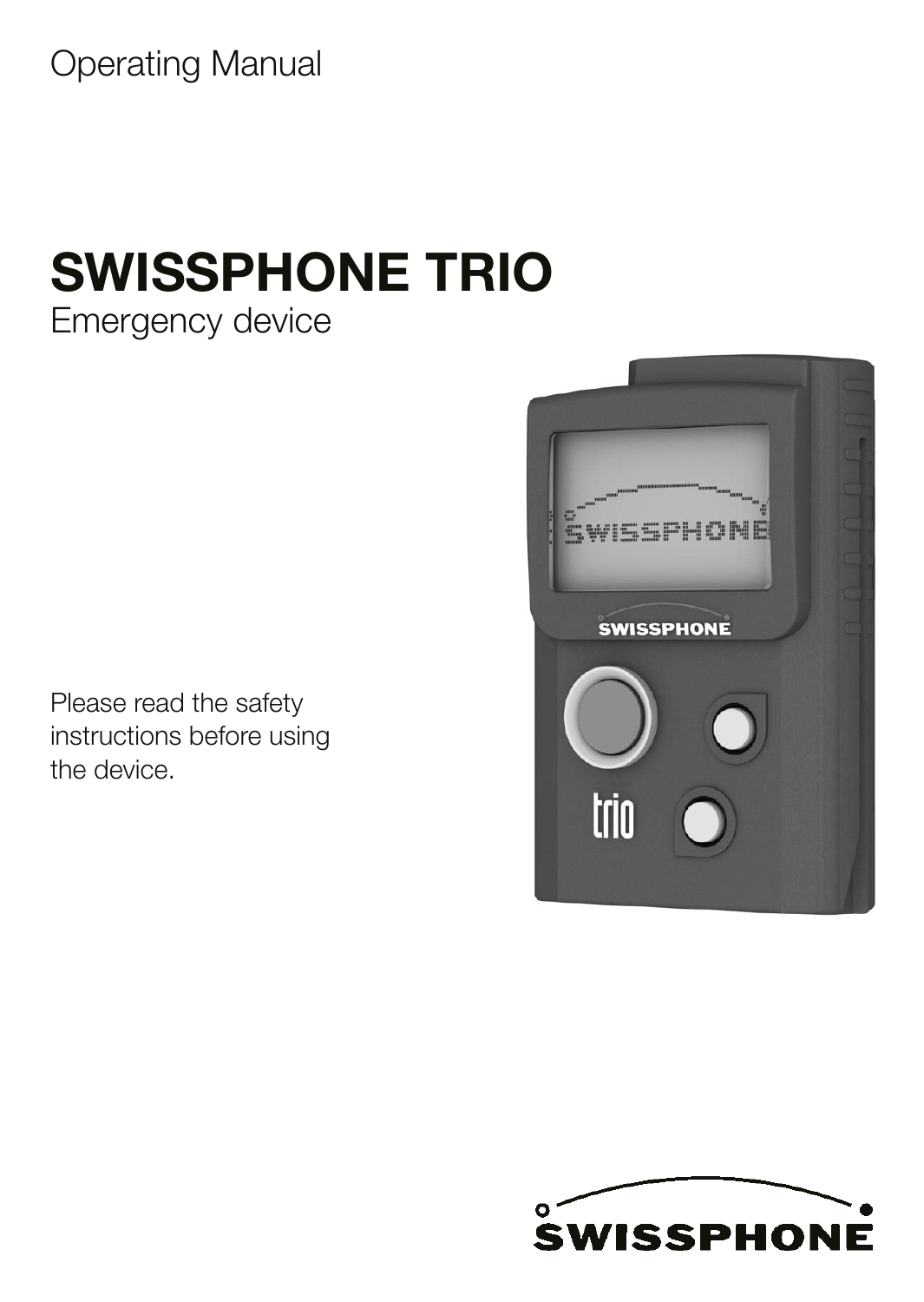## **Table of Contents**

| 1. |         |                                                                      | 5              |
|----|---------|----------------------------------------------------------------------|----------------|
|    | 1.1     |                                                                      | 5              |
|    | 1.2     |                                                                      | 5              |
|    | 1.3     |                                                                      | 5              |
|    | 1.4     |                                                                      | 5              |
|    | 1.5     |                                                                      | 5              |
|    | 1.6     |                                                                      | 5              |
|    | 1.7     |                                                                      | 5              |
|    | 1.8     |                                                                      | 6              |
|    | 1.9     |                                                                      | 6              |
|    | 1.10    | Work safety and health rules of the trade associations 139 (BGR-139) | 6              |
| 2. |         |                                                                      | 6              |
| 3. |         |                                                                      | $\overline{7}$ |
| 4. |         |                                                                      | $\overline{7}$ |
| 5. |         |                                                                      |                |
| 6. |         |                                                                      | 8              |
|    | 6.1     |                                                                      | 8              |
|    | 6.2     |                                                                      | 9              |
|    | 6.2.1   |                                                                      |                |
|    | 6.2.2   |                                                                      |                |
|    | 6.2.3   |                                                                      |                |
|    | 6.2.4   |                                                                      |                |
|    | 6.3     |                                                                      |                |
|    | 6.4     |                                                                      |                |
|    | 6.5     |                                                                      |                |
| 7. |         |                                                                      |                |
|    | 7.1     |                                                                      |                |
|    | 7.2     |                                                                      |                |
|    | 7.2.1   |                                                                      |                |
|    | 7.2.2   |                                                                      |                |
|    | 7.2.3   |                                                                      |                |
|    | 7.2.4   |                                                                      |                |
|    | 7.2.5   |                                                                      |                |
|    | 7.2.6   |                                                                      |                |
|    | 7.2.7   |                                                                      |                |
|    | 7.2.8   |                                                                      |                |
|    | 7.2.8.1 |                                                                      |                |
|    | 7.2.8.2 |                                                                      |                |
|    | 7.2.8.3 |                                                                      |                |
|    | 7.2.8.4 |                                                                      |                |
|    | 7.2.9   |                                                                      |                |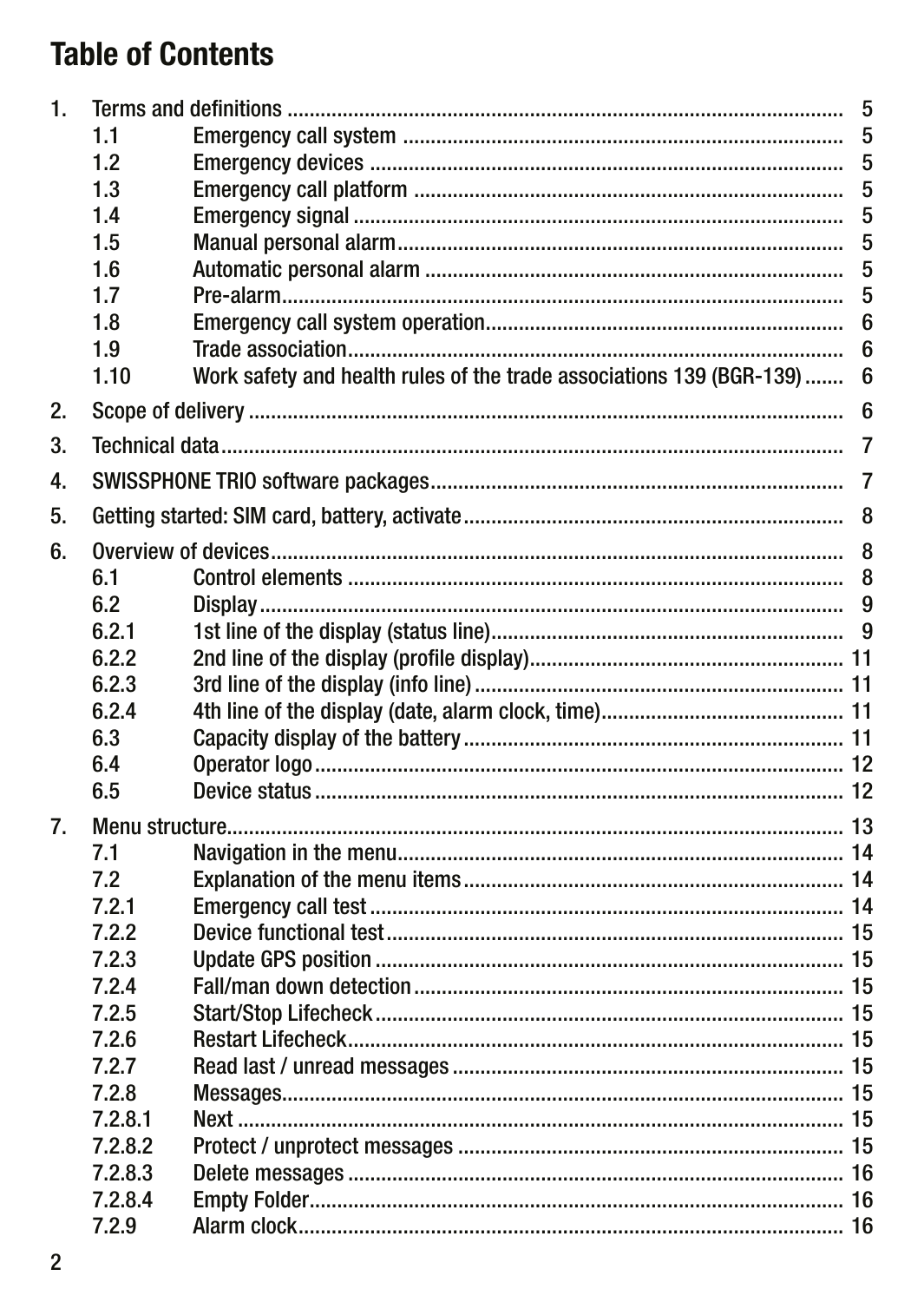|    | 7.2.10    |                                                                         |    |
|----|-----------|-------------------------------------------------------------------------|----|
|    | 7.2.10.1  |                                                                         |    |
|    | 7.2.10.2  |                                                                         |    |
|    | 7.2.10.3  |                                                                         |    |
|    | 7.2.10.4  |                                                                         |    |
|    | 7.2.10.5  |                                                                         |    |
|    | 7.2.10.6  |                                                                         |    |
|    | 7.2.10.7  |                                                                         |    |
|    | 7.2.10.8  |                                                                         |    |
|    | 7.2.10.9  |                                                                         |    |
|    | 7.2.10.10 |                                                                         |    |
|    | 7.2.10.11 |                                                                         |    |
|    | 7.2.10.12 |                                                                         |    |
|    | 7.2.10.13 |                                                                         |    |
|    | 7.2.11    |                                                                         |    |
|    | 7.2.12    |                                                                         |    |
| 8. |           |                                                                         |    |
|    | 8.1       |                                                                         |    |
|    | 8.2       |                                                                         |    |
|    | 8.3       | Establishing a connection to the emergency call platform 25             |    |
|    | 8.4       |                                                                         |    |
|    | 8.5       | Unexpected failure in the connection to the emergency call platform 27  |    |
| 9. |           |                                                                         |    |
|    | 9.1       | Manual personal alarm (trigger emergency signal manually)  28           |    |
|    | 9.2       |                                                                         |    |
|    | 9.2.1     |                                                                         |    |
|    | 9.2.2     |                                                                         |    |
|    | 9.2.3     |                                                                         |    |
|    | 9.2.4     |                                                                         |    |
|    |           |                                                                         |    |
|    | 10.1      |                                                                         |    |
|    | 10.2      |                                                                         |    |
|    | 10.3      |                                                                         |    |
|    |           |                                                                         |    |
|    | 11.1      |                                                                         |    |
|    | 11.2      |                                                                         |    |
|    | 11.3      | Emergency call confirmation via emergency call platform to the personal |    |
|    |           |                                                                         | 36 |
|    | 11.4      |                                                                         |    |
|    |           |                                                                         |    |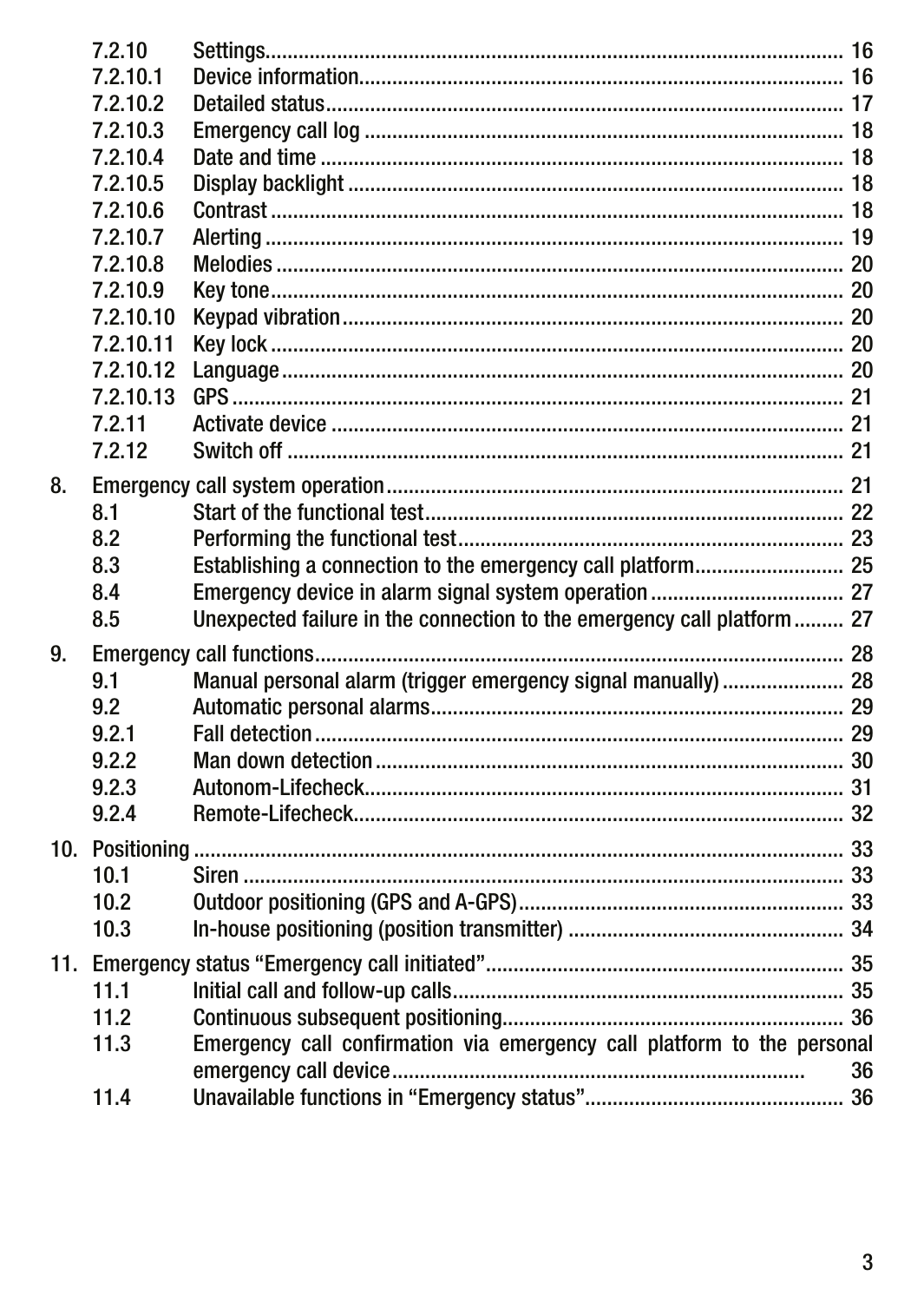| 12.1 |  |  |
|------|--|--|
| 12.2 |  |  |
| 12.3 |  |  |
| 12.4 |  |  |
|      |  |  |
|      |  |  |
|      |  |  |
|      |  |  |



Information for additional and helpful functions



Warning/important notice



Warning/important notice:

- Do not hold the device close to your ear! The extremely loud acoustic signal can damage your hearing!
- This product may not be used in explosive environments!
- The device may not be opened!
- Labels may not be removed!
- Pay attention to the applicable Swissphone Business Terms and Conditions!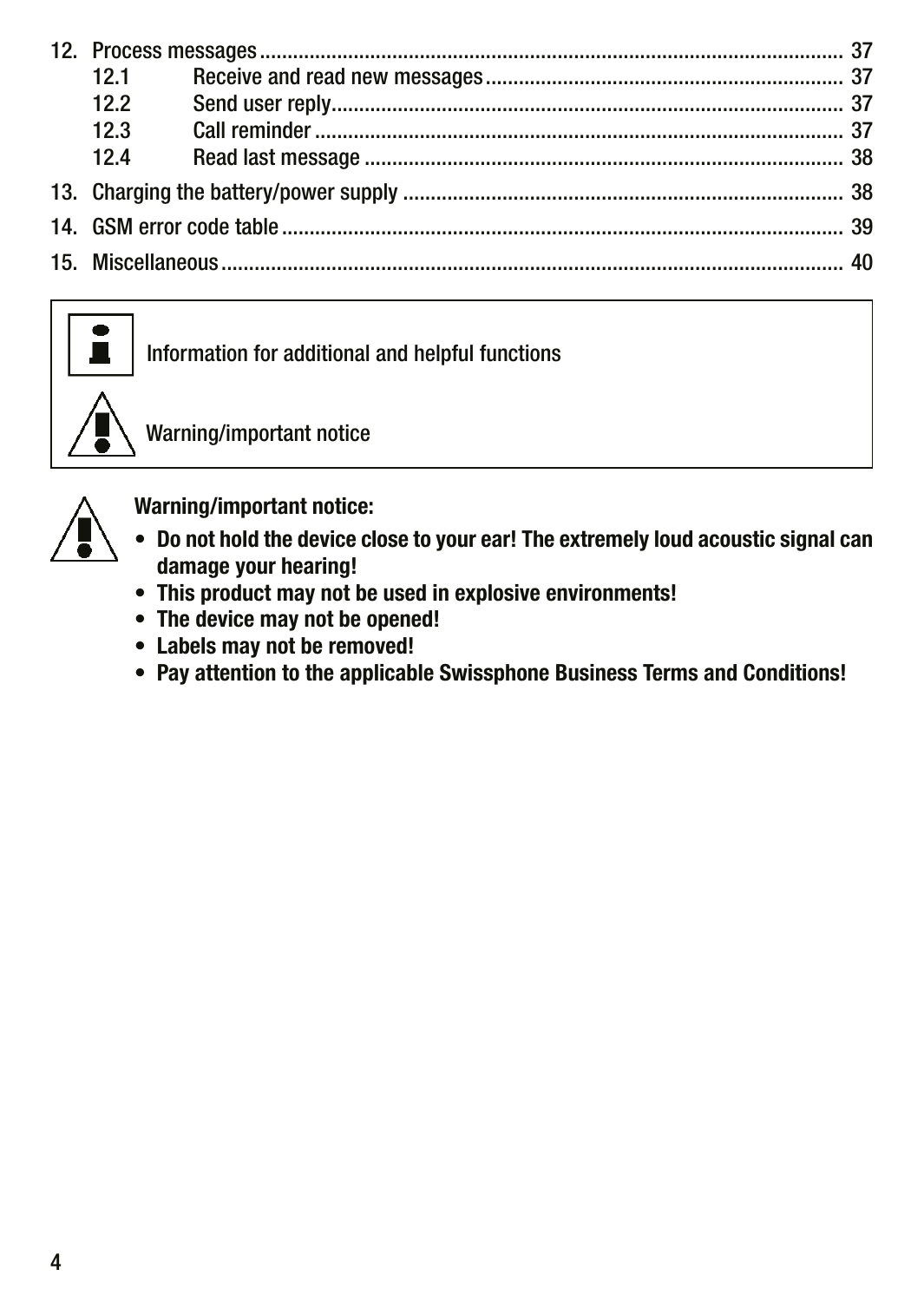### <span id="page-4-0"></span>1. Terms and definitions

#### 1.1 Emergency call system

These are systems for triggering and transferring manual and automatic alarms in cases of emergency. Emergency call systems consist of emergency devices in connection with an emergency call platform.

#### 1.2 Emergency devices

These devices should be worn by persons at risk. They trigger a personal alarm in the emergency call platform manually or automatically in case of emergency. Swissphone offers a comprehensive portfolio of emergency devices. The SWISSPHONE TRIO is one of these emergency devices.

#### 1.3 Emergency call platform

This is an installation in which emergency signals of emergency devices are received, displayed and processed enabling emergency assistance measures to be initiated reliably and immediately.

#### 1.4 Emergency signal

The emergency signal is a signal that triggers a personal alarm in the emergency call platform.

#### 1.5 Manual personal alarm

Is a visual and acoustic signal that is triggered in the emergency call platform by intended manual activation of the emergency device.

#### 1.6 Automatic personal alarm

Is a visual and acoustic signal that is automatically triggered in the emergency call platform by the emergency device.

#### 1.7 Pre-alarm

Is a visual and acoustic signal that is displayed on the emergency device prior to triggering a personal alarm. It is possible to terminate a transfer of the alarm to the emergency call platform for the duration of the pre-alarm. The purpose of the pre-alarm is to avoid false alarms from being transferred to the emergency call platform.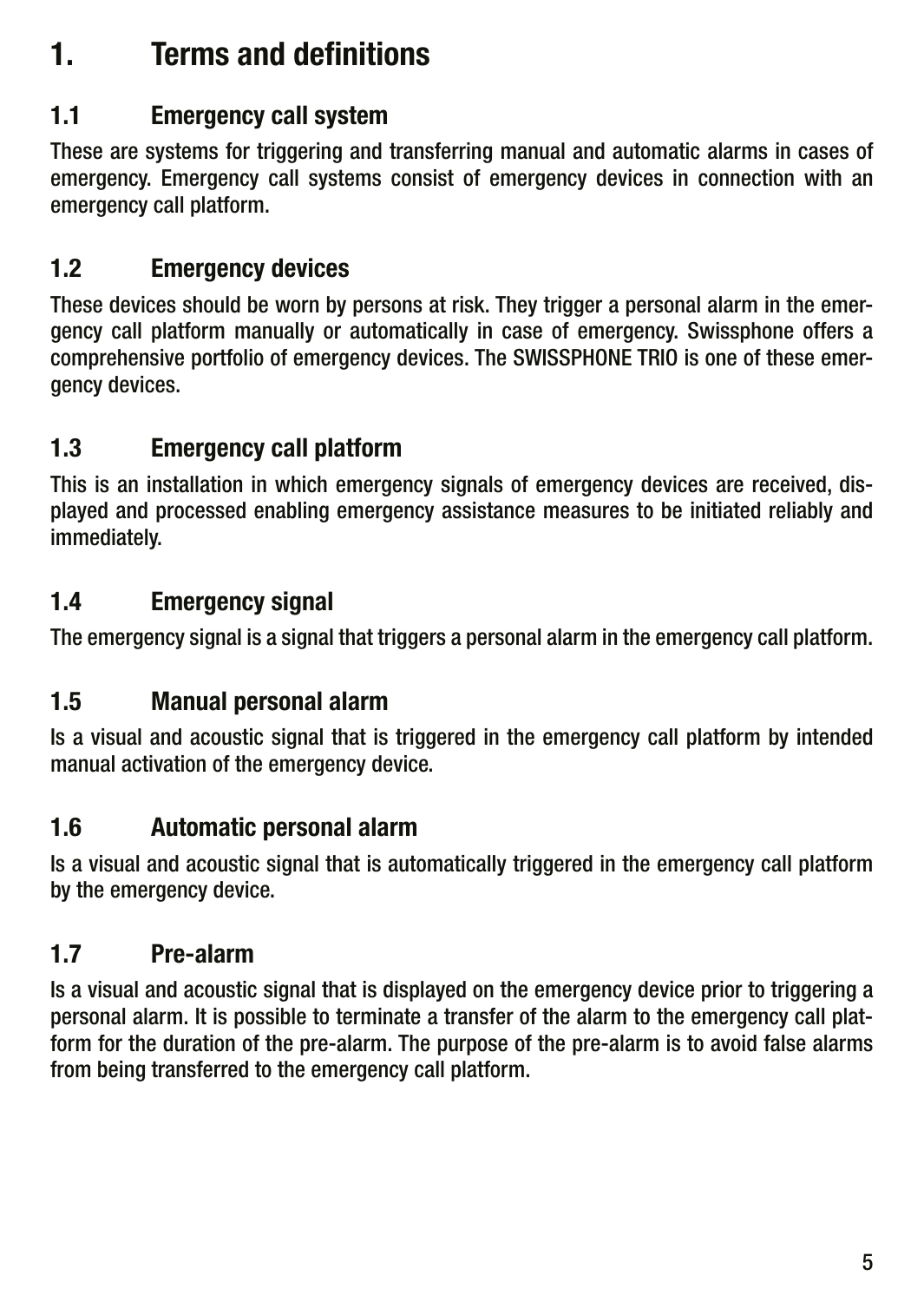#### <span id="page-5-0"></span>1.8 Emergency call system operation

"Emergency call system operation" is a reliable operating state in which an emergency device is registered with the headquarters and is monitored. This is indicated on the display of the SWISSPHONE TRIO with "PNG active" or "BGR-139", depending on the selected scope of services.

#### 1.9 Trade association

The trade associations are the statutory accident insurance institutions for the companies of the German private sector and its employees. Their task is to prevent work-related accidents and occupational diseases as well as health risks caused by work.

#### 1.10 Work safety and health rules of the trade associations 139 (BGR-139)

The work safety and health rules 139 (BGR-139) refer to the area of "Usage of emergency call systems". They compile or complement the following, for example,

- State work safety and health regulations (laws, directives)
- Work safety and health regulations of the trade association (accident prevention regulations)
- Technical specifications
- The experiences of preventive work by the trade associations

### 2. Scope of delivery

- SWISSPHONE TRIO
- Battery
- Plug power supply block (consisting of USB charger cable and supply unit)
- Belt clip
- Operating manual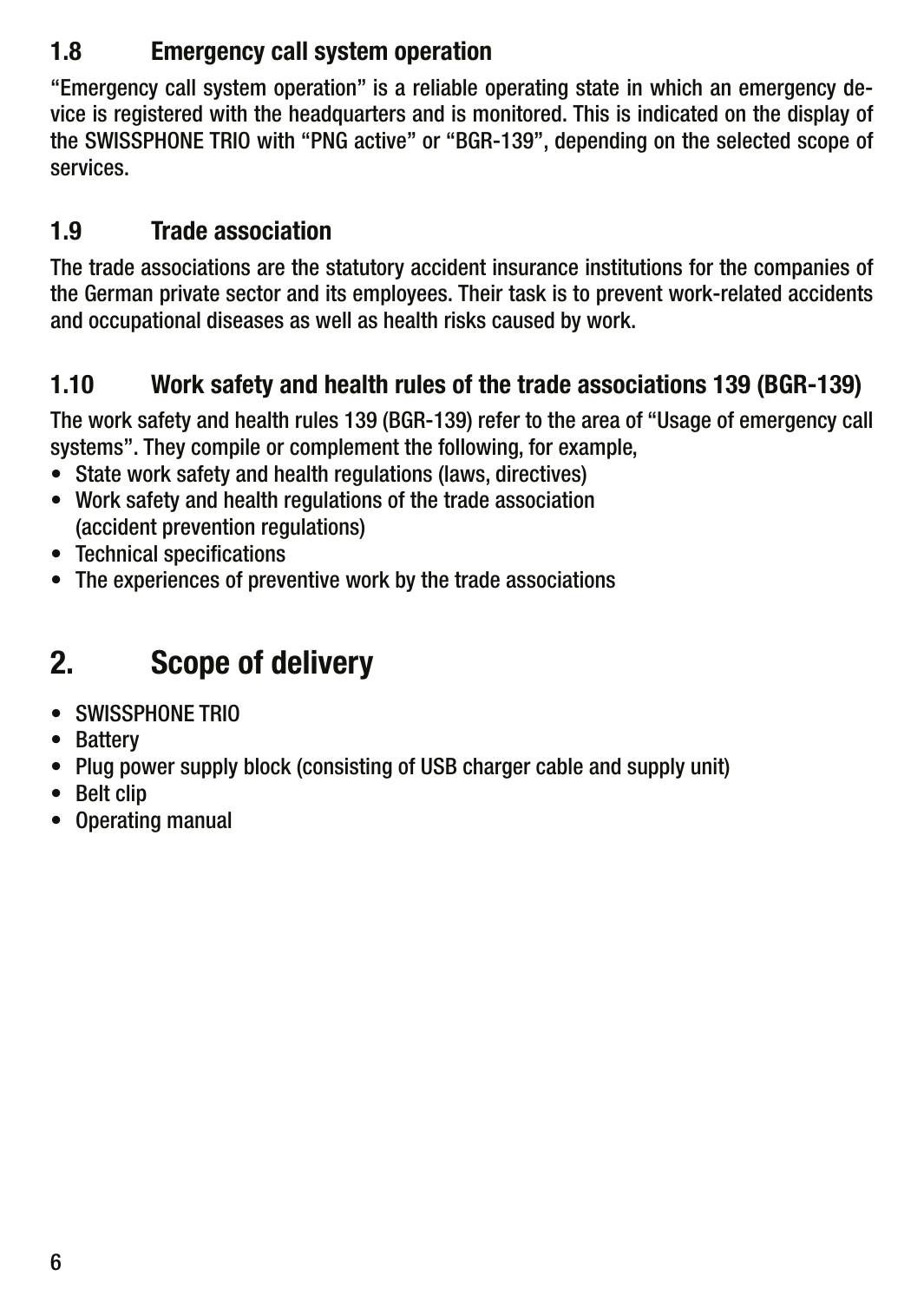### <span id="page-6-0"></span>3. Technical data

| <b>Radio Technology</b> | <b>Frequency Range / ITU</b> | max. Output Pow           |
|-------------------------|------------------------------|---------------------------|
|                         | <b>Bands</b>                 |                           |
| <b>Bluetooth LE</b>     | 2.402 - 2.48 GHz             | 0 <sub>dBm</sub>          |
| <b>GPRS</b>             | 8/3                          | $+33.5$ dBm / $+30.5$ dBm |
| <b>EDGE</b>             |                              | $+28$ dBm $/ +27$ dBm     |
| <b>WCDMA</b>            | 8/1                          | $+24$ dBm                 |
| LTE CAT-M1 FDD          | 20/8/3                       | $+24$ dBm                 |

### 4. SWISSPHONE TRIO software packages

| <b>SWISSPHONE TRIO</b>                                                            |                        |                         |                                    |                                    |
|-----------------------------------------------------------------------------------|------------------------|-------------------------|------------------------------------|------------------------------------|
| Software packages                                                                 | <b>Basic</b>           | <b>Protected</b>        | <b>Connected</b>                   | <b>BGR-139</b>                     |
| <b>Connection type</b>                                                            | Connected<br>if needed | Connected<br>if needed  | Permanently<br>connected<br>(GPRS) | Permanently<br>connected<br>(GPRS) |
| Trigger time for emergency calls                                                  | $20 - 40$<br>seconds   | $20 - 40$<br>seconds    | A few<br>seconds                   | A few<br>seconds                   |
| <b>Manual alerting function</b><br>(emergency button)                             |                        |                         |                                    | (mandatory)                        |
| <b>Automatic alerting functions</b>                                               |                        |                         |                                    | (Man down mandatory)               |
| <b>Device functional test</b>                                                     |                        | $\overline{\mathbf{v}}$ |                                    | (mandatory)                        |
| Transfer of the status information of the<br>emergency device                     |                        |                         | $\checkmark$                       |                                    |
| Transfer of the emergency call function<br>status of the emergency device         |                        |                         |                                    |                                    |
| <b>Receipt of GSM notifications (GPRS/text</b><br>message) in operating condition |                        |                         |                                    |                                    |
| Warning in case of GSM connection loss                                            |                        |                         |                                    | (mandatory)                        |
| <b>BGR-139 conformant</b>                                                         |                        |                         |                                    |                                    |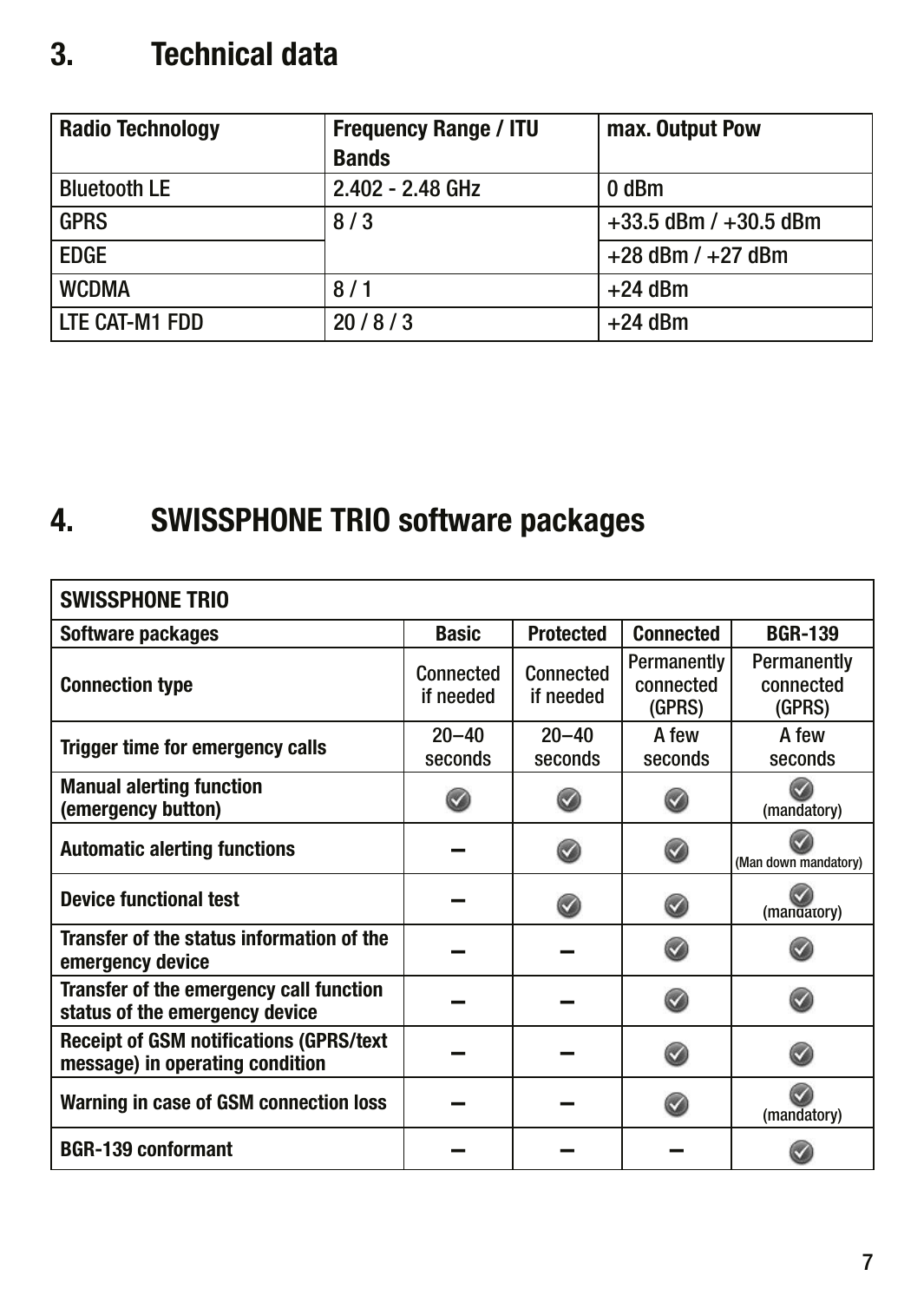### <span id="page-7-0"></span>5. Getting started: SIM card, battery, activate

You need to insert the SIM card and the battery in the back of the emergency device to operate your SWISSPHONE TRIO for the first time. To do so, open the casing on the back and insert the SIM card into the intended position behind the battery. Pay attention that the card is inserted correctly and it works, as otherwise the GSM functions (the emergency call transfer, among other things) are not available.

Make sure that the SWISSPHONE TRIO is configured with the PIN code that corresponds with the SIM card. We recommend configuring the PIN code in your device first prior to inserting the SIM card. Use the configuration software, or ask your service provider.

Once the SIM card is inserted correctly, you can insert the battery. Insert the battery on the back of the SWISSPHONE TRIO and ensure that it locks into place at the top and bottom. The back side of the battery is a part of the casing, so that this also closes the emergency device.

The SWISSPHONE TRIO will turn on automatically after inserting the battery. Further information about the power supply is available in chapter 13 "Charging the battery/power supply".

Push one of the three buttons and hold until the start screen appears on the display to start the device. After you have switched on the device, it will be in standby mode, ready to use.

### 6. Overview of devices

#### 6.1 Control elements

The home screen of the display is divided into four sections:

#### Confirmation button/emergency signal button

- Switch on by holding the button
- Access menu
- Confirm menu selection
- Trigger manual emergency signal
- Acknowledge pre-alarm for automatic personal alarms



#### Top scroll button

- Switch on by holding the button
- Scroll up in the menu
- Change settings
- Return to home screen by holding the button
- Display of the operator logo (from home screen)

#### Bottom scroll button

- Switch on by holding the button
- Scroll down in the menu
- Change settings
- Display device status (from the home screen)
- If configured, switch to submenu by holding the button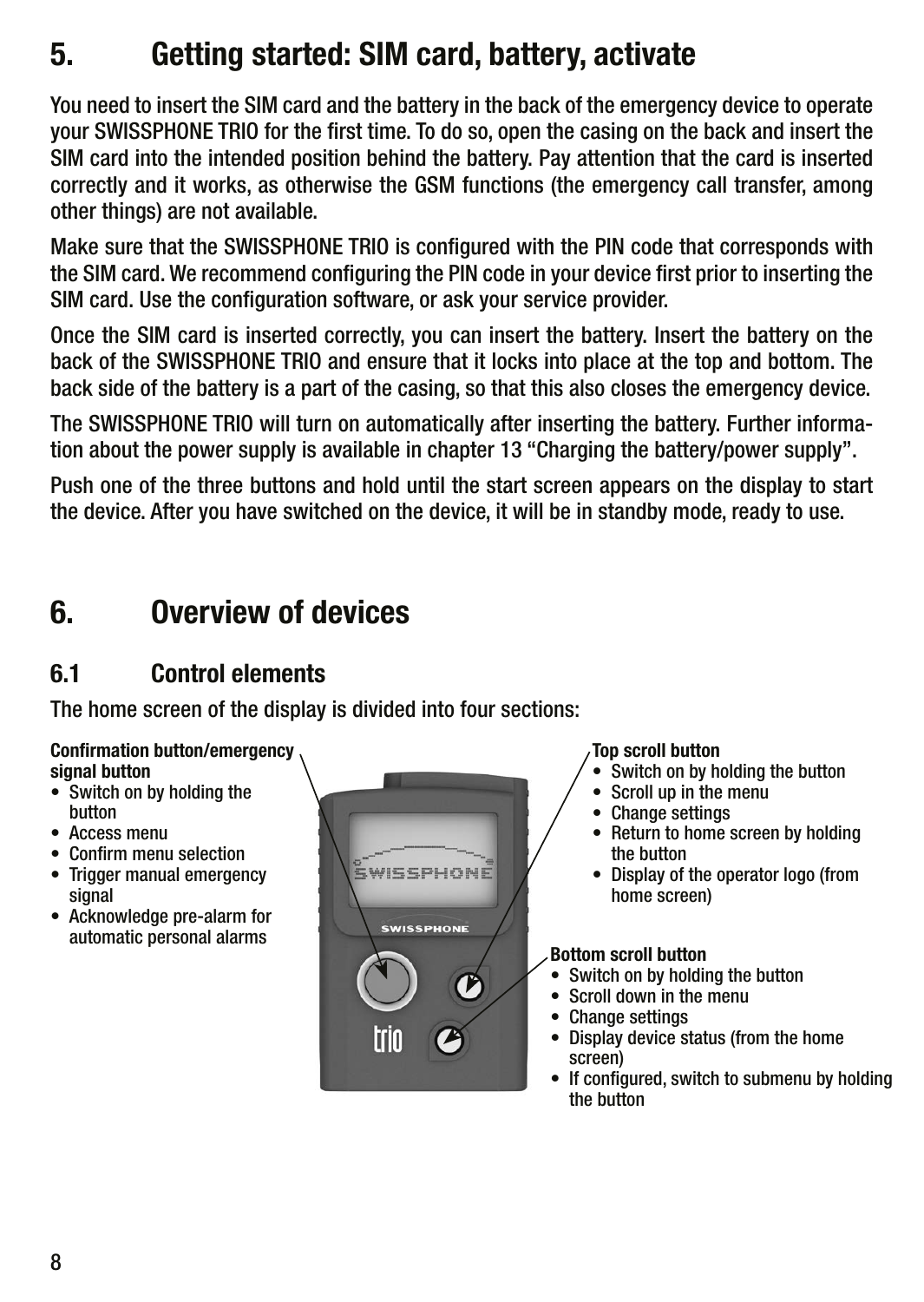#### <span id="page-8-0"></span>6.2 Display



1st line: Status line 2nd line: Profile display 3rd line: Info line 4th line: Date, alarm clock, time

#### 6.2.1 1st line of the display (status line)

The following symbols are displayed in the status line:

| $\langle \cdot   \cdot \rangle$ (permanently) | Alerting loud        |
|-----------------------------------------------|----------------------|
| $\left  \cdot \right $ (permanently)          | Alerting quiet       |
| $\left  \mathbf{c} \right $ (permanently)     | Alerting discrete    |
| л<br>(permanently)                            | <b>Alerting mute</b> |

For details, see chapter 8.2.10.7 "Alerting".

| ΓW | (permanently)   | No valid paging signal (including in-house positioning) received within a<br>defined time (timeout). |
|----|-----------------|------------------------------------------------------------------------------------------------------|
|    | (not displayed) | A valid paging signal (including in-house positioning) received within a<br>defined time (timeout).  |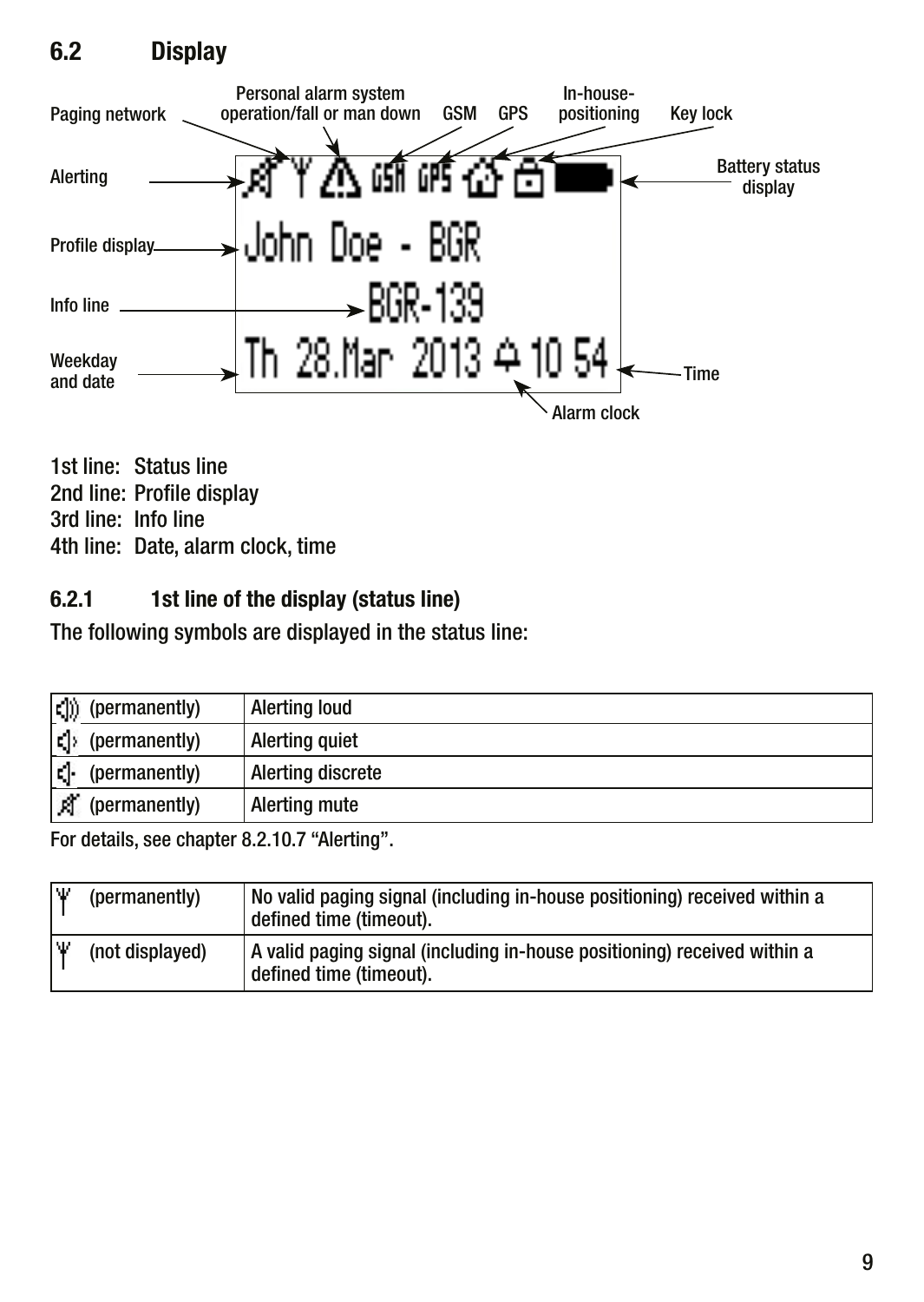| All configured emergency call functions (at least one emergency call function)<br>are available.                                                                                    |
|-------------------------------------------------------------------------------------------------------------------------------------------------------------------------------------|
| This symbol is displayed for the packages "Protected" and "Connected" once<br>the user has manually deactivated the "Fall/man down detection" on the<br>emergency device.           |
| A general error has occurred. In most cases the error is caused by a missing/<br>unrecognized SIM card, a false PIN code or a nearly empty battery.                                 |
| The packages "Protected", "Connected" and "BGR-139" show this symbol<br>also in case of a failed or required functional test.                                                       |
| In case of connection loss, this symbol is also shown for the packages "Con-<br>nected" and "BGR-139".                                                                              |
| All emergency call functions can be deactivated by the configuration settings<br>in the packages "Basic", "Protected" and "Connected". In this case the<br>symbol is not displayed. |
|                                                                                                                                                                                     |

| <b>65H</b> (blinking)     | Searching for a GSM network.                                                                                                                                                                      |
|---------------------------|---------------------------------------------------------------------------------------------------------------------------------------------------------------------------------------------------|
| <b>65H</b> (permanently)  | The device is registered on the GSM network and data is being transferred.                                                                                                                        |
| <b>Hill</b> (blinking)    | No SIM card found or the PIN code is false. General error, for example a de-<br>fective GSM module. Also when the battery capacity falls below the minimum<br>level required to operate properly. |
| <b>EH</b> (not displayed) | The GSM module is in hibernation mode.                                                                                                                                                            |

| <b>GPS</b> (blinking)           | Searching for GPS satellites for outdoor positioning.                                                                                                                                                                                                                       |
|---------------------------------|-----------------------------------------------------------------------------------------------------------------------------------------------------------------------------------------------------------------------------------------------------------------------------|
| <b>GP5</b> (permanently)        | The device is receiving GPS data and the positioning is being calculated.                                                                                                                                                                                                   |
| $\frac{100}{100}$ (permanently) | GPS reception disabled.                                                                                                                                                                                                                                                     |
| (blinking)                      | General error, for example a defective GPS module. Also when the battery<br>capacity falls below the minimum level required to operate properly. If com-<br>munication errors occur between the emergency device and the GPS module,<br>remove the battery and reinsert it. |
| GP5 (not displayed)             | The GPS module is in hibernation mode.                                                                                                                                                                                                                                      |

For details, see chapter 11.2 "Outdoor positioning (GPS and A-GPS)".

| <b>F</b> (permanently) | SWISSPHONE TRIO connected to a Swissphone position transmitter within the<br>last 20 seconds (according to the standard configuration). |
|------------------------|-----------------------------------------------------------------------------------------------------------------------------------------|
| (not displayed)        | SWISSPHONE TRIO did not connect to a Swissphone position transmitter                                                                    |
| ú.                     | within the last 20 seconds (according to the standard configuration).                                                                   |

For details, see chapter 11.3 "In-house positioning (position sender)".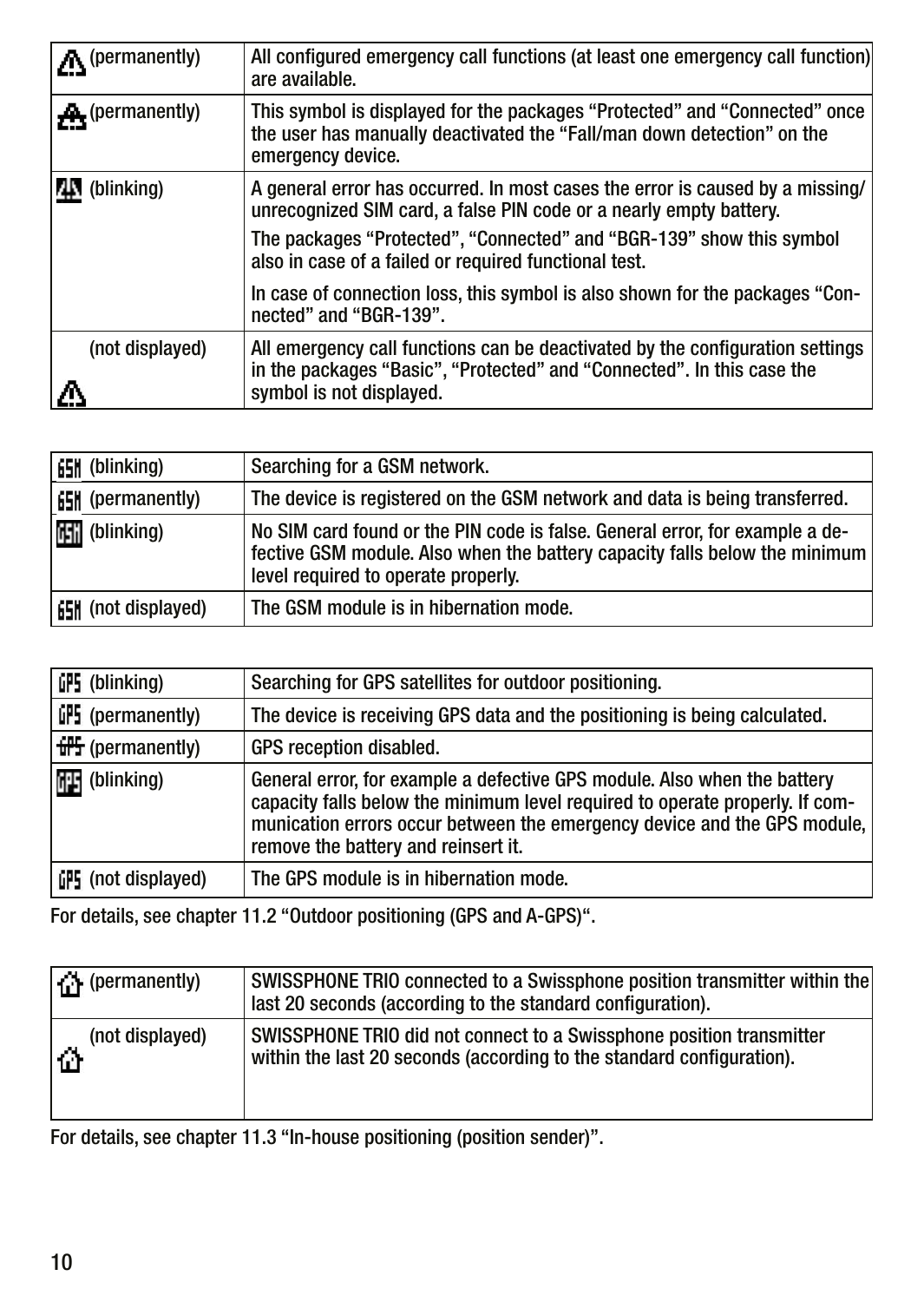<span id="page-10-0"></span>

| IG۱<br>(permanently)                                    | Key lock is activated.     |
|---------------------------------------------------------|----------------------------|
| $\left  \bigcap_{n=1}^{\infty} \right $ (not displayed) | Key lock is not activated. |

For details, see chapter 8.2.10.11"Key lock"

| l Di<br>`OOC.<br>- 30 | <b>Battery status display</b> |
|-----------------------|-------------------------------|
| (permanentlv          |                               |

For details, see chapter 7.3 "Capacity display of the battery".

| (permanently)            | The alarm clock function of the SWISSPHONE TRIO is activated.     |
|--------------------------|-------------------------------------------------------------------|
| $\Delta$ (not displayed) | The alarm clock function of the SWISSPHONE TRIO is not activated. |

For details, see chapter 8.2.9 "Alarm clock".

#### 6.2.2 2nd line of the display (profile display)

This line indicates the currently selected profile.

#### 6.2.3 3rd line of the display (info line)

This line shows notices, warnings and error messages.

#### 6.2.4 4th line of the display (date, alarm clock, time)

This line shows the date and time. In addition, it indicates whether the alarm clock function is active.

#### 6.3 Capacity display of the battery



When the device is switched on, the battery symbol on the display is always visible and indicates the available battery capacity. The operating time depends on the supply source, the network configuration and the programmed operating mode.

When using the Swissphone standard battery (3.7 V/480 mAh), the recommended Swissphone basic configuration and permanent usage (for example 24/7 shift operation), the readiness for operation of the emergency devices is as follows:

- "Basic" package: approx. 100 hours readiness for operation
- "Protected" package: approx. 100 hours readiness for operation
- "Connected" package: approx. 30 hours readiness for operation
- approx. 30 hours readiness for operation

The real operation times are influenced greatly by individual settings such as the frequency of GPS usage, as well as local conditions such as very low ambient temperatures.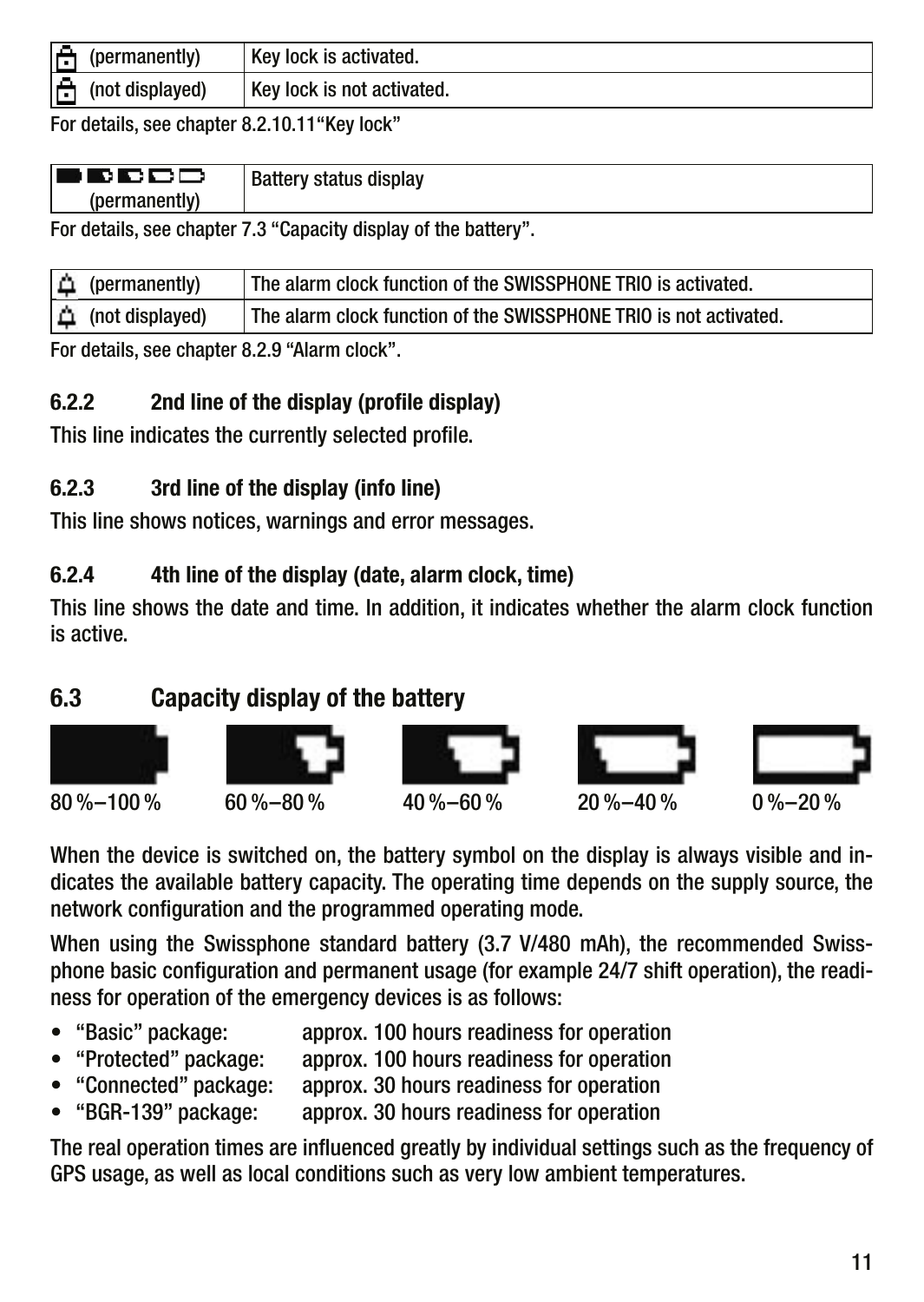<span id="page-11-0"></span>If the available battery capacity is nearly empty, the low battery symbol will start blinking. At the same time, an acoustic signal will sound as a reminder in regular intervals. You then have approximately two hours of operating time left. You can switch off the acoustic battery alarm by pressing the confirmation button. The empty battery symbol continues blinking.



Warning/important notice:

- If the battery capacity falls lower than the defined minimum value of the device, the GPS and GSM module is automatically deactivated. SWISSPHONE TRIO can still receive paging messages. However, outdoor positioning and emergency call transmission are no longer given. This state then causes the device to lose its function as an emergency device.
- SWISSPHONE TRIO requires power also when it is switched off. The standard battery will be completely empty after approximately 10 –14 days in this condition and without charging the battery.

#### 6.4 Operator logo

When you are on the home screen, hold the top scroll button to see the operator logo of your SWISSPHONE TRIO.



#### 6.5 Device status

When you are on the home screen, hold the bottom scroll button to check the status of your SWISSPHONE TRIO. The following information will appear on the screen.

- Battery charging status in percentage
- Date/time of the last GSM connection
- Date/time of the last GPS position

| Device status |                  |             |
|---------------|------------------|-------------|
| Battery       |                  | 72%         |
| 'GSM          | GPRS 7.May 09:34 |             |
| GPS           |                  | 7.May 09:34 |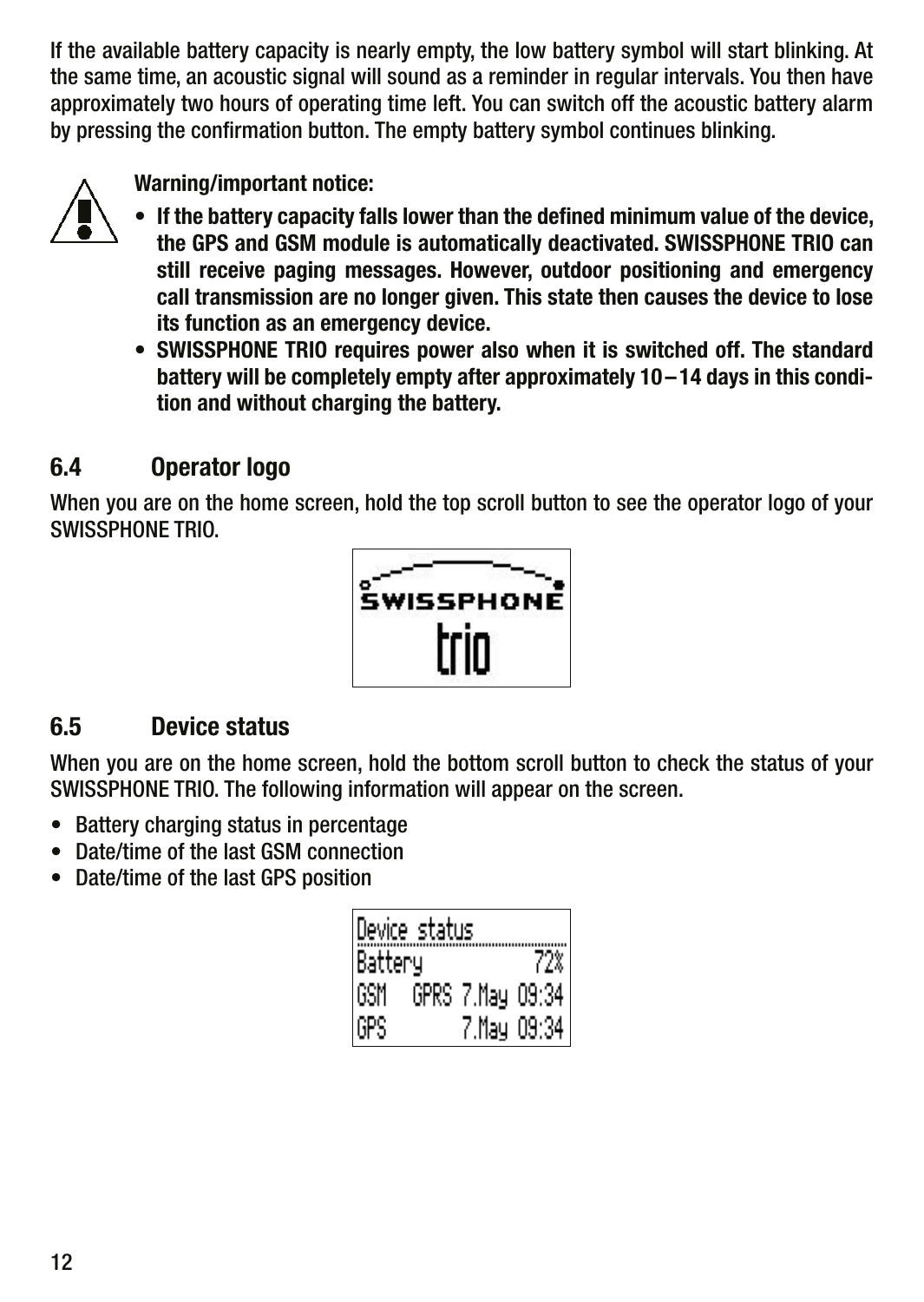<span id="page-12-0"></span>Any errors in the GSM connection that occur are also displayed in the device status.



A complete list of the GSM-error codes is available in chapter 14 "GSM error code table".

### 7. Menu structure



#### Information:

Individual menu items within the menu structure can deviate from this standard setting, depending on the configuration and the programming of your SWISSPHONE TRIO.

If you need to individually modify the sequence and availability of specific items for the menu items, inform your responsible Swissphone retailer or partner.

Menu structure in the packages "Protected" and "Connected":

Level 1 Level 2 Level 3

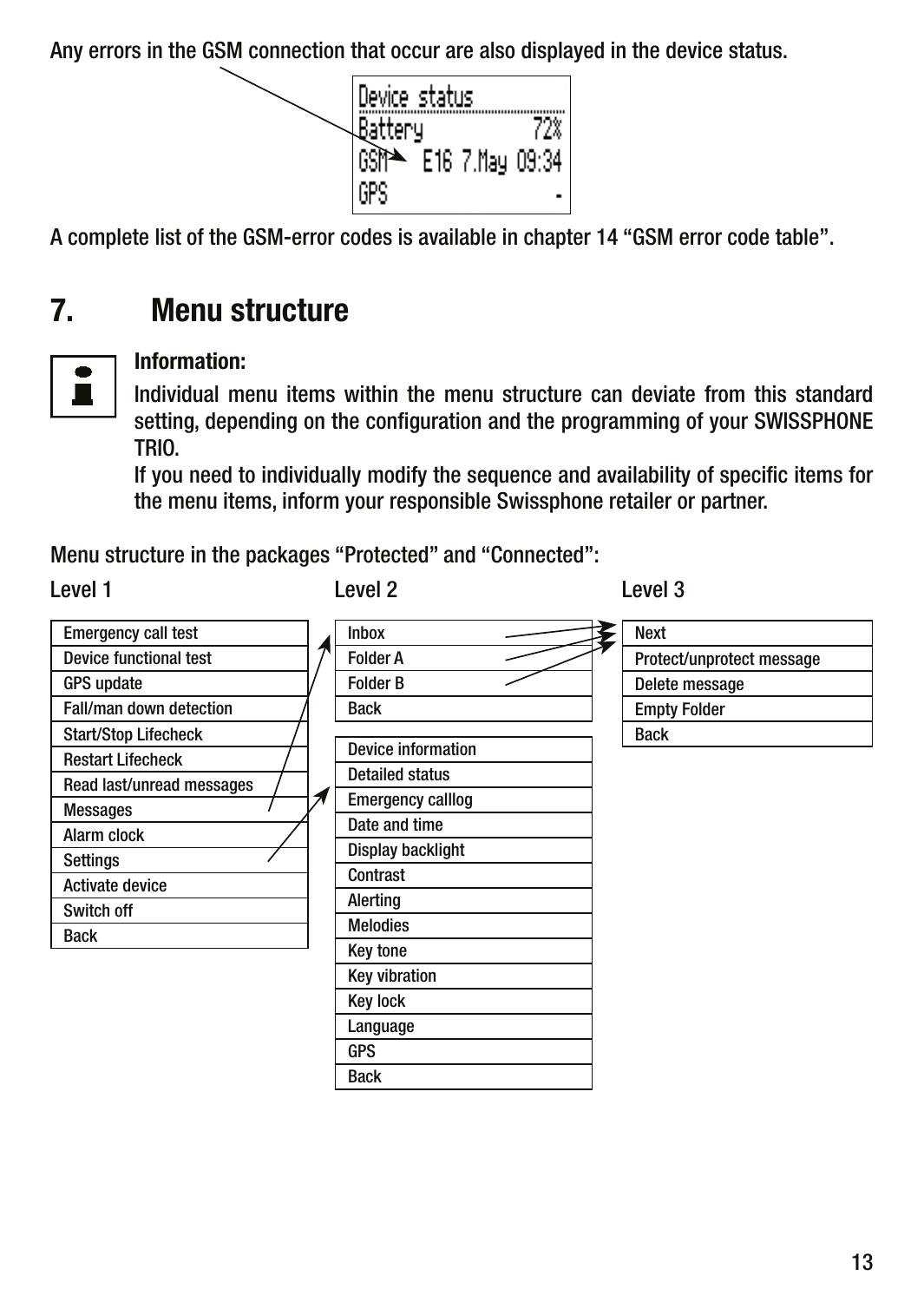<span id="page-13-0"></span>

#### Information:

The following menu items are not available in the "Basic" package: "Device functional test", "Fall/man down detection", "Start/Stop Lifecheck" and "Restart Lifecheck"



## $\bullet$  | Information:

The following menu items are not available in the "BGR-139" package: "Fall/man down detection" and "Activate device"

#### 7.1 Navigation in the menu

Pressing the confirmation button from the home screen will take you to the main menu. You can scroll down by using the bottom scroll button in the main menu and up by using the upper scroll button. Pressing the confirmation button again selects the menu item and takes you to the selected submenu.



By using "Back" you can leave the current menu.



#### Information:

Holding the top scroll button (from any submenu) will take your directly back to the home screen.

#### 7.2 Explanation of the menu items

#### 7.2.1 Emergency call test

The emergency call test serves to test emergency call transmission without triggering the rescue process in the emergency call platform. This test must be conducted in regular intervals together with a functional test in order to be able to permanently guarantee the closed system chain of the Swissphone emergency call system.

You can activate the emergency call test for two minutes by selecting the menu item "Emergency call test". The display of the SWISSPHONE TRIO will show "Emergency call test" when the emergency call test is active.

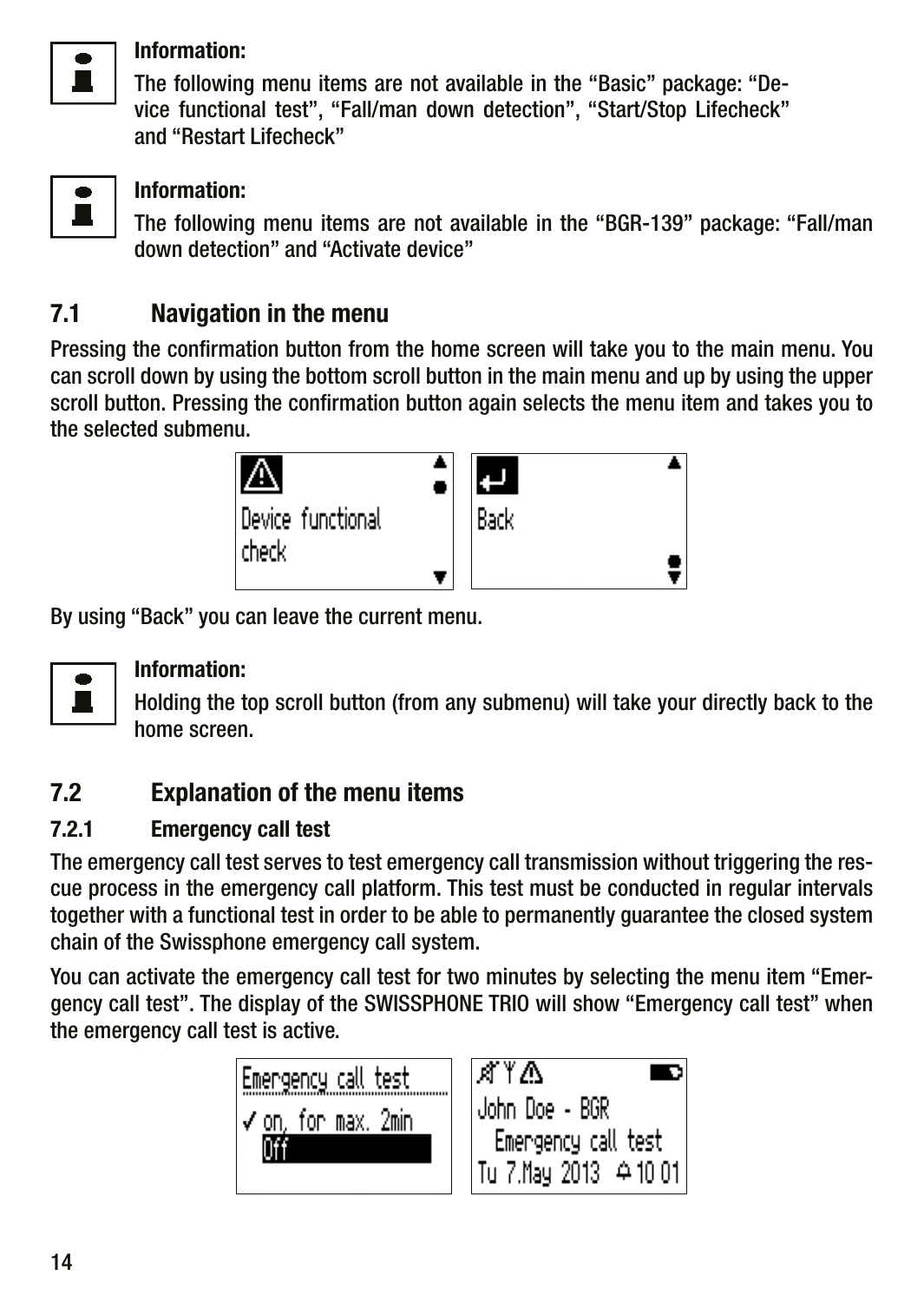#### <span id="page-14-0"></span>7.2.2 Device functional test

See chapter 8.1 "Start of the functional test".

#### 7.2.3 Update GPS position

If this menu item is selected, SWISSPHONE TRIO will start the GPS module and attempt to locate an exact position via GPS satellites. If a connection to the GPS satellites is not possible (within buildings, tunnels or similar objects), the GPS search is terminated after approx. five minutes.

#### 7.2.4 Fall/man down detection

See chapters 9.2.1 "Fall detection" and 9.2.2 "Man down detection".

#### 7.2.5 Start/Stop Lifecheck

See chapters 9.2.3 "Autonom-Lifecheck" and 9.2.4 "Remote-Lifecheck".

#### 7.2.6 Restart Lifecheck

See chapters 9.2.3 "Autonom-Lifecheck" and 9.2.4 "Remote-Lifecheck".

#### 7.2.7 Read last / unread messages

This section displays all unread messages in chronological order. If no unread messages are available, the last message is displayed.

#### 7.2.8 Messages

All messages (independent of whether received via POCSAG, GPRS or text message) are saved in these inboxes. The number of folders available for saving the messages differs depending on the configuration.

The following folders are offered with the Swissphone standard configuration:

- Inbox
- Folder A
- Folder B

Every folder offers the following functions for processing the messages:

#### 7.2.8.1 Next

Shows the next message.

#### 7.2.8.2 Protect / unprotect messages

"Protect message" puts a delete protection on a message. If you want to delete protected messages, the delete protection must first be removed with "Unprotect message".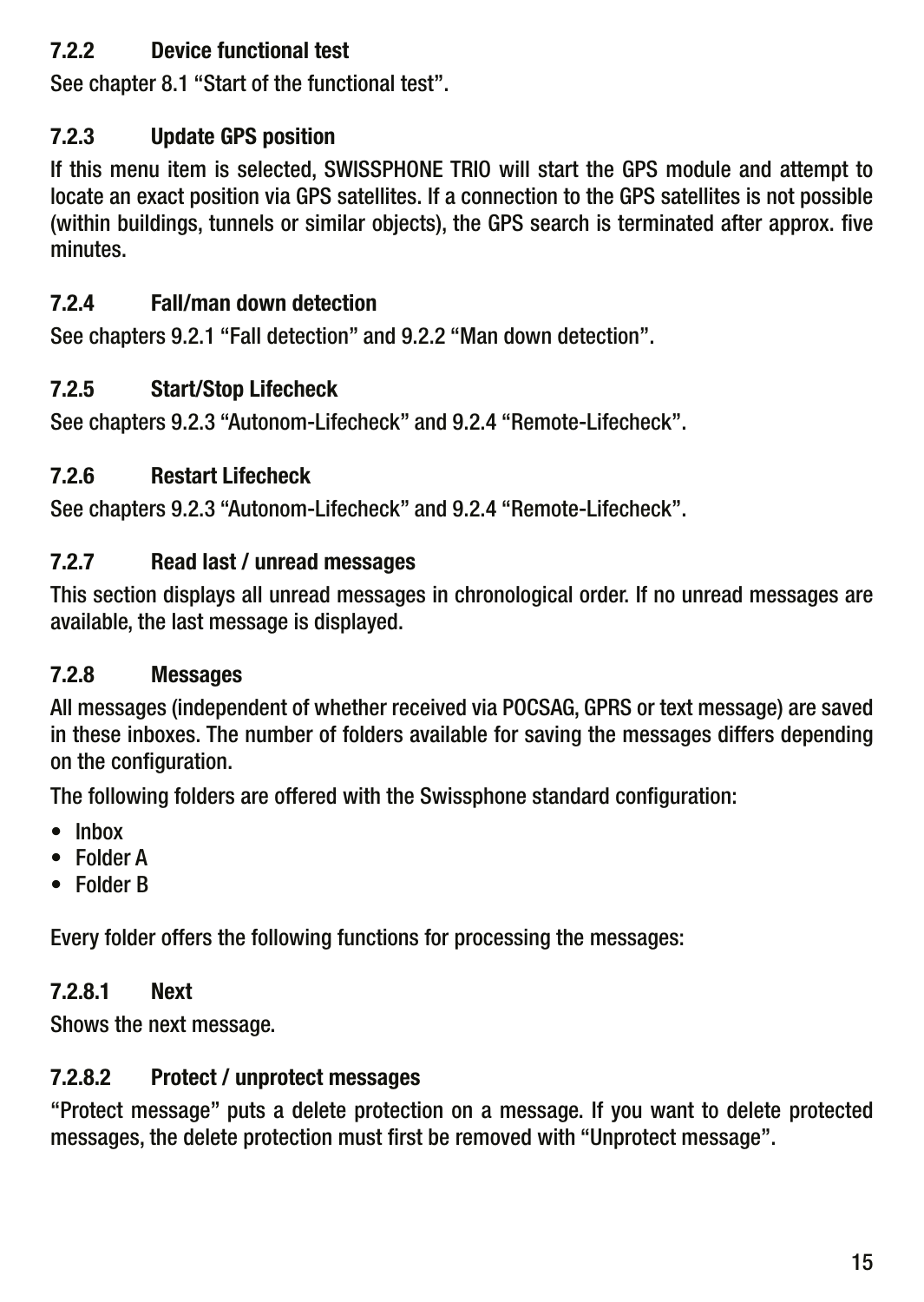#### <span id="page-15-0"></span>7.2.8.3 Delete messages

Deletes a message. Protected messages cannot be deleted.

#### 7.2.8.4 Empty Folder

Deletes the contents of a folder. Protected messages cannot be deleted.

#### 7.2.9 Alarm clock

This section enables you to configure the settings for the alarm clock function. Activate the alarm clock by defining the time for the alarm to sound.



If the alarm function is active, the alarm clock symbol will appear on the home screen.



The alarm clock function is available on SWISSPHONE TRIO also when it is switched off. When the set alarm time is reached, the device is activated and the alarm sounds an acoustic and visual signal and begins to vibrate.

When the SWISSPHONE TRIO sounds the alarm via the alarm function, you can stop it or activate the snooze function. The snooze function is seven minutes by default.



#### 7.2.10 Settings

Specific device settings can be made and detailed information can be viewed in this section.

#### 7.2.10.1 Device information

This menu item includes the following information:

- Installed firmware version
- Serial number of the SWISSPHONE TRIO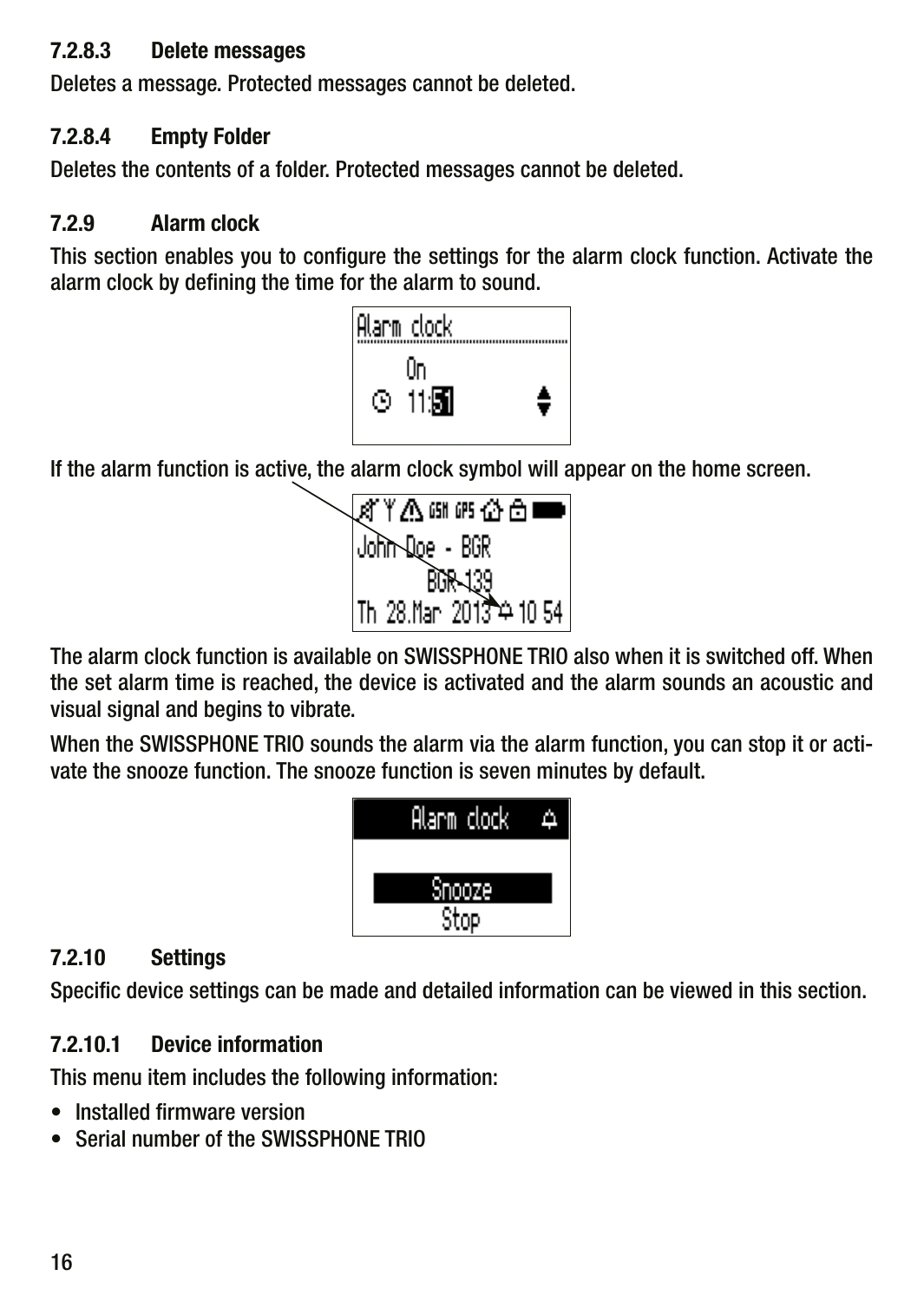- <span id="page-16-0"></span>• The IMEI code ("International Mobile Station Equipment Identity") is a unique 15-digit serial number that clearly identifies every GSM end device .
- The IMSI code ("International Mobile Subscriber Identity") serves to clearly identify network users in GSM networks

#### 7.2.10.2 Detailed status

This section includes detailed information about the following items:

| Power                   | Power<br>3,88V<br>Voltage<br>Capacity<br>62%                                                     |
|-------------------------|--------------------------------------------------------------------------------------------------|
| <b>POCSAG</b> reception | POCSAG reception<br>Last signal<br>ıL."                                                          |
| <b>GSM</b>              | GSM<br>Orange CH<br>Last log-on<br>GPRS 07.05. 10:36 n.m.                                        |
| Last position           | Last position<br>Time and<br>7.May 12:37<br>47.1893°N'<br>Latitude<br>Longitude<br>8.6785°E -    |
| In-house positioning    | In-house positioning<br>7.May 11:33<br>Time<br>508.<br>Beacon ID<br>RSSI<br>-70 dBm <del>.</del> |
| Monitoring              | Monitoring<br>0:03<br>Interval<br>Last log-on<br>07.05. 11:10♥                                   |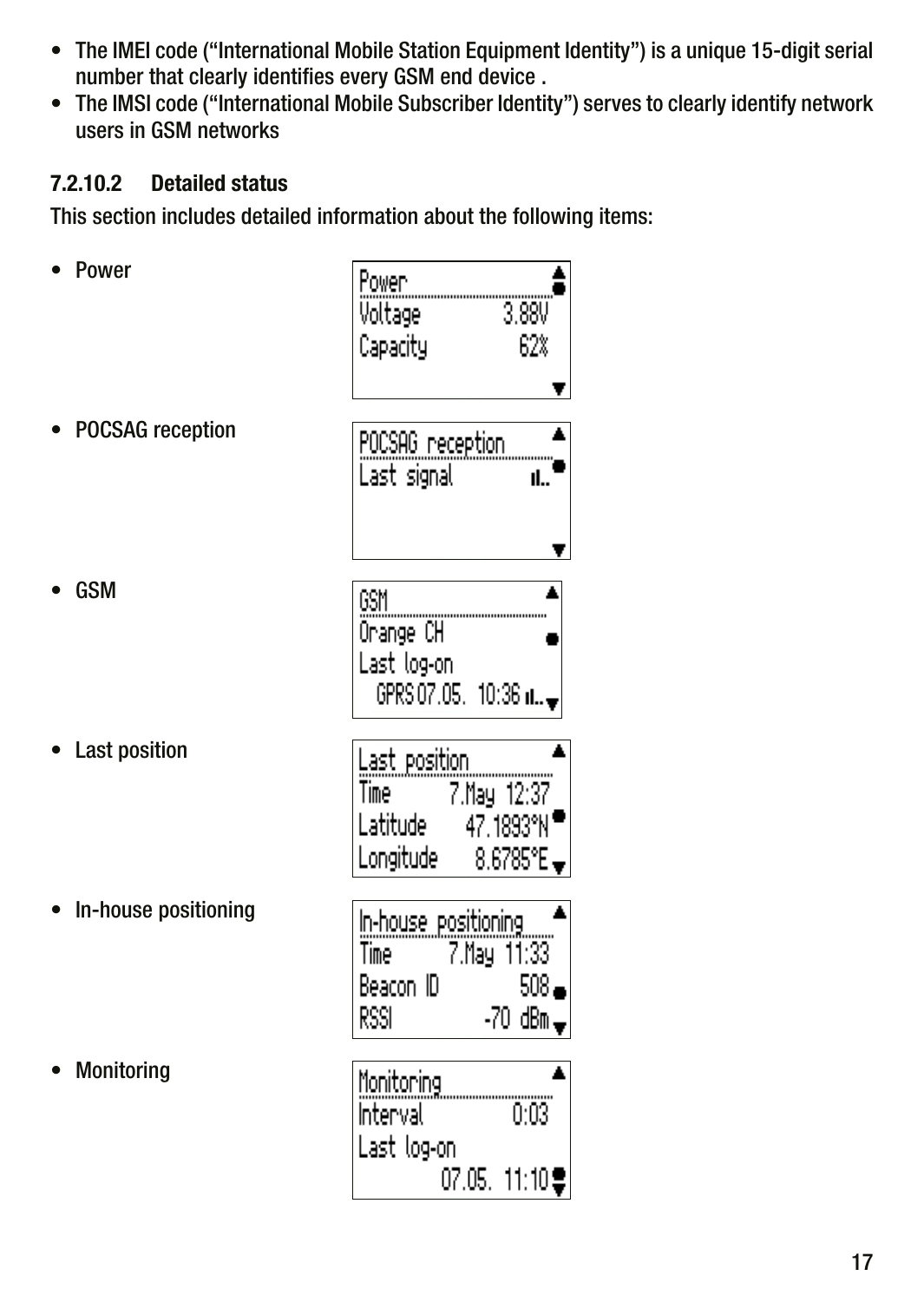#### <span id="page-17-0"></span>7.2.10.3 Emergency call log

SWISSPHONE TRIO maintains a log of relevant events such as manual and automatic personal alarms including emergency call tests. You can view them in the menu item "Emergency call log" and select them again for the detail view.

The following information is compiled:

- Type of event ("Emergency button" or "Man down")
- Transmission result ("Success" or "Error" + GSM error code)

A list of all GSM error codes is available in chapter 15 "GSM error code table".

• Date and time of the event

#### 7.2.10.4 Date and time

Date and time can either be set automatically or manually. SWISSPHONE TRIO has a GPS module that can be used to update the time and date automatically.

You can choose to have it set automatically via the selected GSM operator. Not all GSM operators support this function.

If it is not possible to set date and time automatically, they can be set manually via the menu item "Date and time".

The automatic setting for time and date is given priority over the previous data due to the fact that the information is more up-to-date (independent of whether the previous data was entered manually or automatically).



#### 7.2.10.5 Display backlight

Display backlight can be switched on/off here. Every time a button is touched, the display backlight is activated (if switched on).

#### 7.2.10.6 Contrast

Select your ideal display contrast. It can be set from 1 (very weak) to 8 (very strong).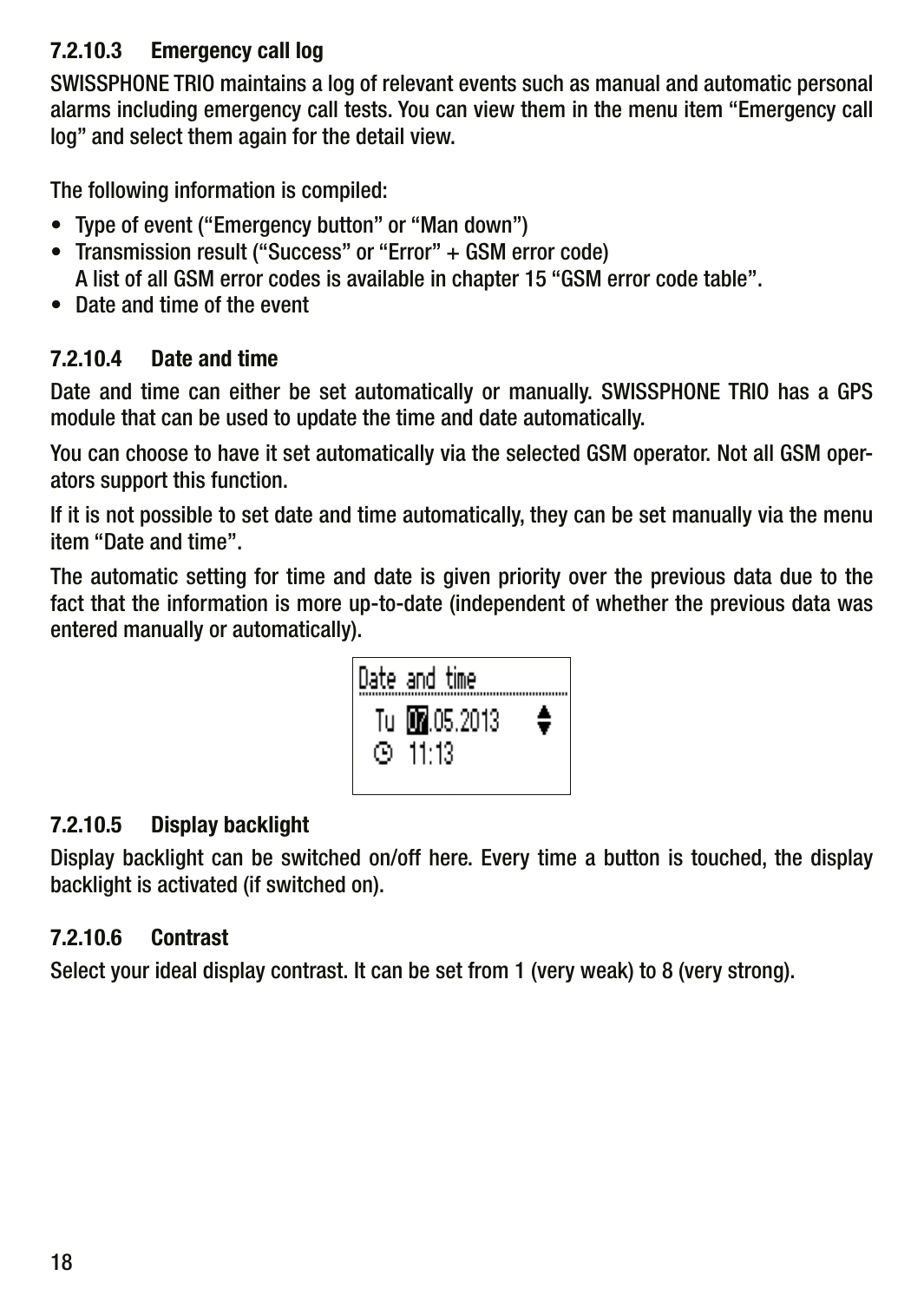#### <span id="page-18-0"></span>7.2.10.7 Alerting

The following options are available in this menu item:

• "Loud":

 The alarm melody is played based on your configuration (first the number of quiet cycles and then the number of loud cycles). In addition, the LEDs blink and the device vibrates during the alarm.

 The standard configuration is as follows: Once quiet, once loud (including LED and vibration) The call reminder sounds a loud cycle of the alarm melody. In addition, the LEDs blink and the device vibrates.

The key and confirmation sound is activated in this profile.

 A short acoustic signal sounds in regular intervals to indicate when the functional test needs to be conducted in the packages "Protected", "Connected" and "BGR-139".

 In the packages "Connected" and "BGR-139" a short acoustic signal sounds in regular intervals to indicate that the connection to the Swissphone emergency call system has been lost.

• "Quiet":

Same behaviour as profile "Loud", only now also the loud cycles are played quietly.

The standard configuration is as follows: Twice quietly (including LED and vibration)

 The call reminder plays an acoustic signal. In addition, the LEDs blink and the device vibrates.

The key and confirmation sound is activated in this profile.

 A short acoustic signal sounds in regular intervals to indicate when the functional test needs to be conducted in the packages "Protected", "Connected" and "BGR-139".

 In the packages "Connected" and "BGR-139" a short acoustic signal sounds in regular intervals to indicate that the connection to the Swissphone emergency call system has been lost.

• "Discrete":

 The LEDs blink and the device vibrates for ten seconds. Subsequently, a short acoustic signal is sounded.

 The call reminder sounds a short acoustic signal. In addition, the LEDs blink and the device vibrates.

The key and confirmation sound is not activated in this profile.

 No acoustic signal is sounded to indicate when the functional test needs to be conducted in the packages "Protected", "Connected" and "BGR-139".

 In the packages "Connected" and "BGR-139" no acoustic signal sounds to indicate that the connection to the Swissphone emergency call system has been lost.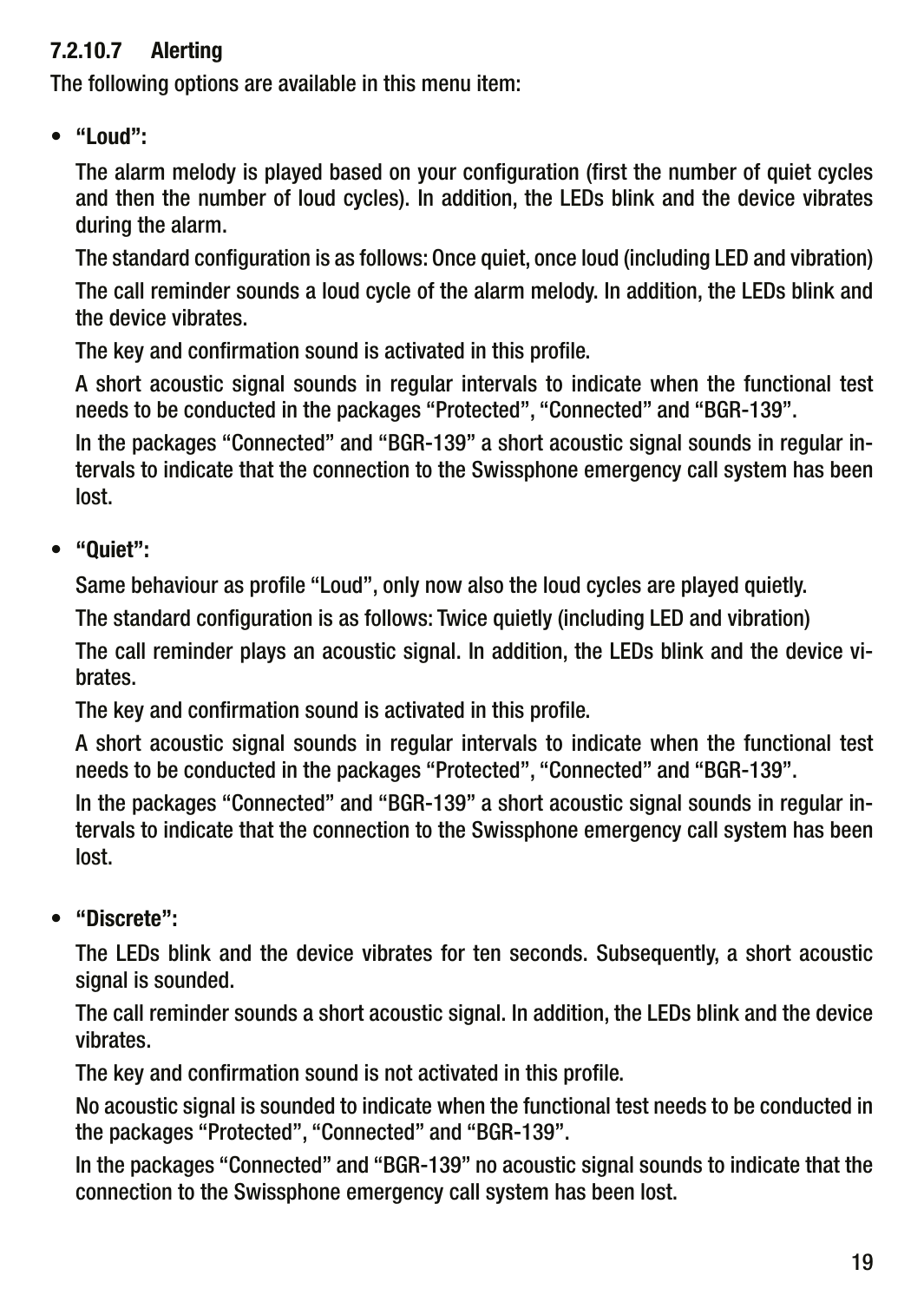<span id="page-19-0"></span>• "Mute":

 The LEDs blink and the device vibrates for ten seconds, but no acoustic alarm signal is sounded in this profile.

 The call reminder is also not indicated with an acoustic signal. The LEDs blink and the device vibrates.

The key and confirmation sound is not activated in this profile.

 No acoustic signal is sounded to indicate when the functional test needs to be conducted in the packages "Protected", "Connected" and "BGR-139".

 In the packages "Connected" and "BGR-139" no acoustic signal sounds to indicate that the connection to the Swissphone emergency call system has been lost.

#### 7.2.10.8 Melodies

Here you can assign a melody to every configured alarm address. 16 melodies are available for selection and can be individually configured.

#### 7.2.10.9 Key tone

You can activate/deactivate the key tone in this menu item. The key tones are not played (independent of the key tone setting) if the alarm profile "Discrete" or "Mute" is selected.

#### 7.2.10.10 Keypad vibration

You can activate/deactivate the keypad vibration in this menu item. You will find it when you "scroll beyond" the top or bottom in the menu in a list selection. When selecting the alarm profile "Discrete" or "Mute", the keypad vibration is not active (independent of the keypad vibration setting).

#### 7.2.10.11 Key lock

The key lock function prevents you from unintentionally activating the device. If you select "on" in the menu under the item "key lock", it is automatically activated after one minute of inactivity.

The key lock can be disabled by pressing and releasing the scroll buttons simultaneously.



#### 7.2.10.12 Language

Select the desired language for displaying text on the SWISSPHONE TRIO in this menu item.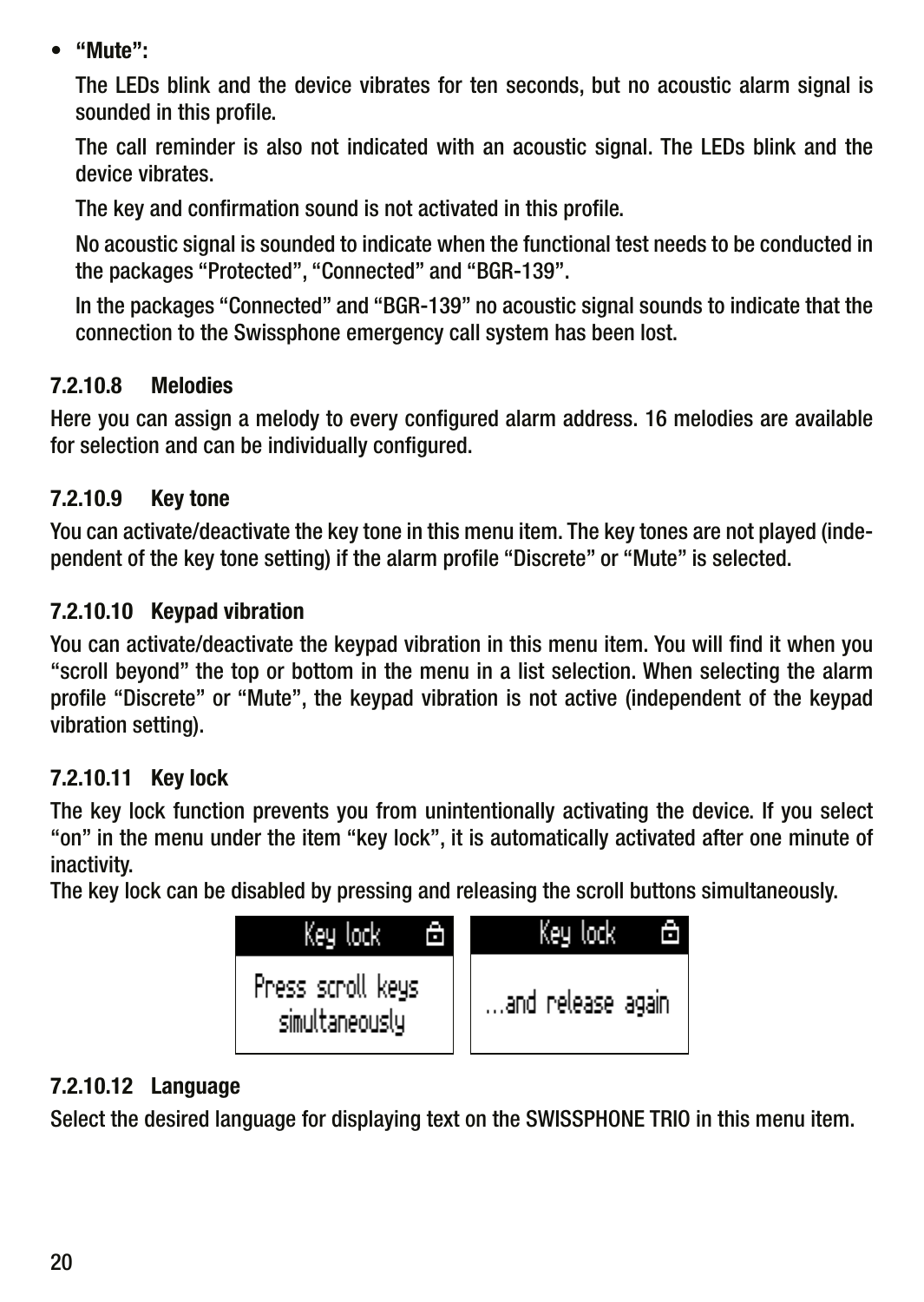#### <span id="page-20-0"></span>7.2.10.13 GPS

SWISSPHONE TRIO has a GPS receiver that enables positioning of the person in need in case of emergency. This data is subsequently transferred to the emergency call platform and emergency services can be sent to the accident site quickly. Chapter 10.2 "Outdoor positioning (GPS and A-GPS)" provides further details on how this function works.

#### 7.2.11 Activate device

When you send an emergency call with the SWISSPHONE TRIO, the device automatically changes to "Emergency status". You are not able to send any further emergency calls in this status. To return the SWISSPHONE TRIO back to its normal operating status, select this item. For further information, refer to chapter 11 "Emergency status: Emergency call initiated".

#### 7.2.12 Switch off

Switch off the SWISSPHONE TRIO with this menu item.

### 8. Emergency call system operation

Emergency call system operation is a reliable operating state in which a personal emergency call device is registered with the headquarters and is monitored. This is indicated on the display of the SWISSPHONE TRIO with "Personal emergency system device active" ("Connected" package) or "BGR-139" ("BGR-139" package), depending on the selection scope of services.

The following two criteria are required for active emergency call system operation:

#### • Successful device functional test

 The "BGR-139" package requires mandatory performance of a functional test at the latest after 24 hours. In addition, the functional test must be conducted prior to every start of operation (after removal from the charger, for example), as well as prior to every commencement of work or change of persons.

 The "Connected" package allows optional configuration of all parameters regarding the functional test. This package also allows full disabling of the functional test. In this case the functional test is not relevant for emergency call system operation.

• Active GSM data connection (GPRS) with the emergency call platform When the emergency device is in emergency call system operation, the corresponding symbol  $\Delta$  and the text "Personal emergency call device active" or "BGR-139" is permanently on the home screen.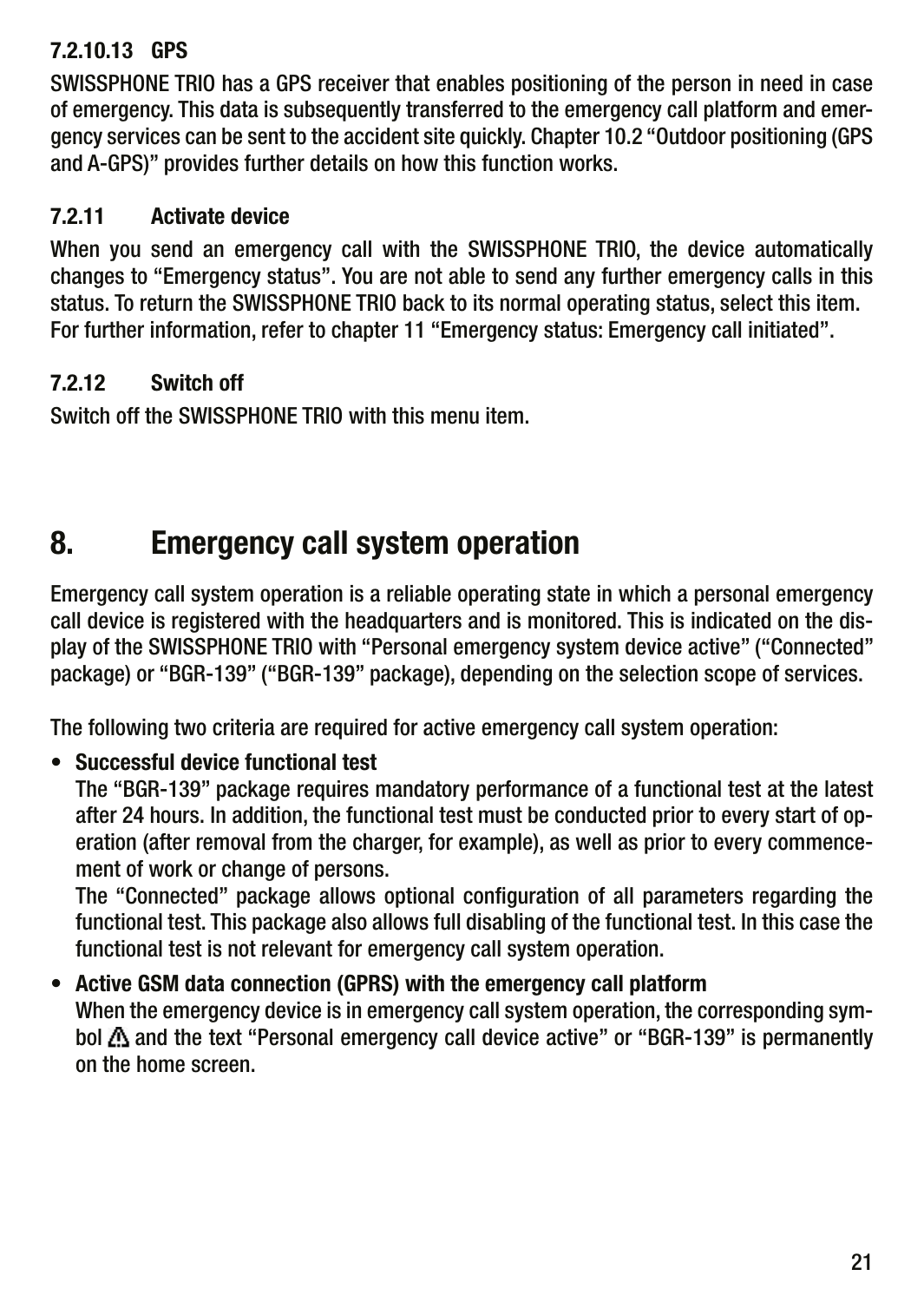<span id="page-21-0"></span>

Warning/important notice:

The personal emergency call device is ready for operation according to BGR-139 if the functional test is successful and the device has successfully connected to the emergency call platform. The emergency call system operation is indicated acoustically (once) and visually (permanently) on the personal emergency call device.

#### 8.1 Start of the functional test

Purpose of the functional test is to test the most important basic functions of the personal emergency call device regarding proper functionality. This minimizes the risk that a functional error is only discovered in emergency situations.

The functional test is available with the packages "Protected", "Connected" and "BGR-139". A SWISSPHONE TRIO with the "Protected" package has the option of performing a functional test; however, emergency call system operation is not possible due to the lacking permanent connection to the emergency call platform.

The need for a functional test is defined depending on the package and configuration. When a functional test is required, the information "Functional test required" will appear on the display and a short signal tone sounds continuously every 20 seconds.



In order to start the functional test, the main menu must be opened by activating the confirmation button. Scroll to the menu item "Device functional test" with the scroll buttons and confirm it with the confirmation button.

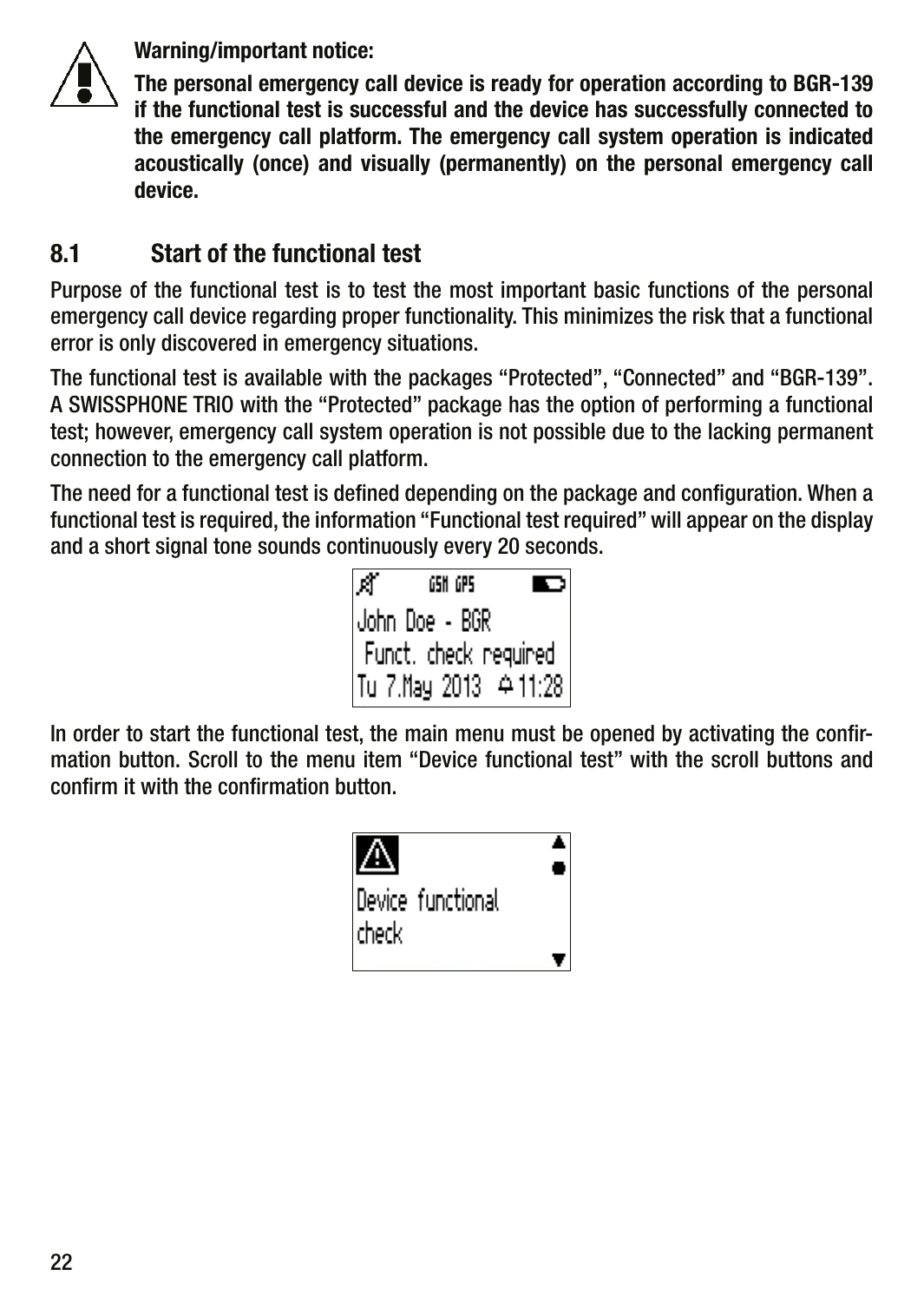#### <span id="page-22-0"></span>8.2 Performing the functional test

An informational text is shown on the display at the start informing the user that the functional test is divided into five test phases and takes approx. 30 seconds in total.

| Functional check      |
|-----------------------|
| The check requires    |
| 30 sec. and consists. |
| of 5 phases           |

The following applies to all five test phases:

- Each test phase is initiated by activating the conformation button
- A visual and acoustic indication is given when a test phase is absolved successfully
- A visual and acoustic indication is given when a test phase fails
- If one test phase is not successful, the entire functional test is negative.
- If it is an operating error the functional test is repeated.
- If a device error is found, it must be reported and resolved. Protection is NOT sufficient according to BGR-139 if the personal emergency call device is not in emergency call system operation.

Performing the functional test:

#### • Phase 1: Battery test [operating ability]

 The first test phase includes the testing of the battery. The remaining capacity in the battery is tested. If the total capacity is more than 20%, the test is successful.

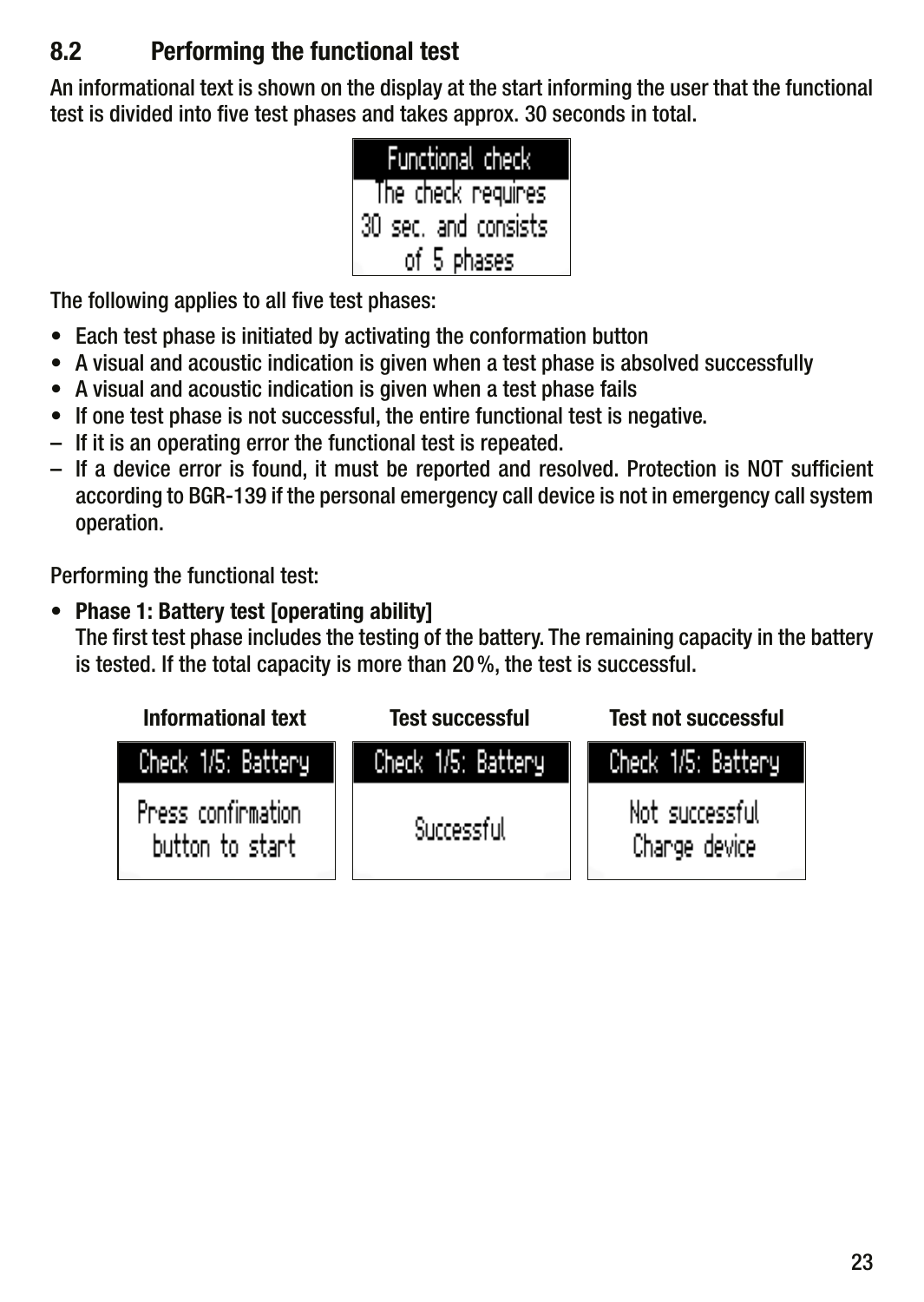#### **Phase 2: Speaker test [warning and positioning]**

 The second test phase includes testing of the speakers. It is used to indicate messages/ warnings, and on a personal emergency call device its primary function is to alarm people within hearing range as a siren. They can use the siren as a localisation aid.

 During this speaker test the siren is activated and the user is prompted to confirm whether it was heard. The siren test is successful when the user selects "YES".



• Phase 3: Motion test [automatic personal alarm]

 The third test phase includes testing the acceleration sensor. We recommend shaking the personal emergency call device firmly to detect motion on the three axes of the sensor. The motion test was successful when an acoustic signal sounds and the text "successful" appears.



• Phase 4: Resting test [automatic personal alarm]

 The fourth test phase also includes testing the acceleration sensor. In contrast to the motions tested in phase 3 this test determines whether all three axes are able to detect a "motionless" situation. In this case you are prompted not to move the personal emergency call device. We recommend placing the personal emergency call device on a stationary surface (on a table, for example).

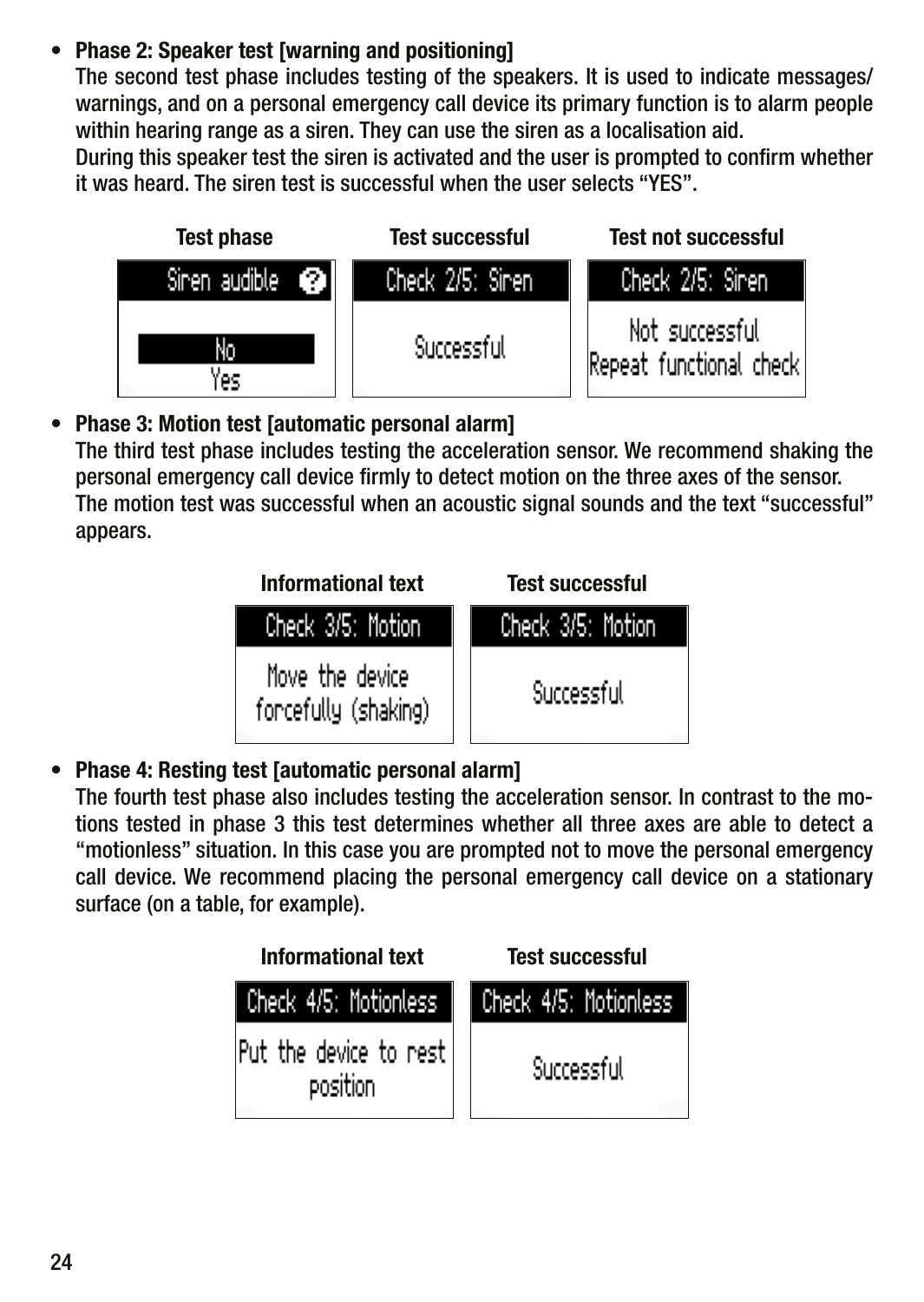#### <span id="page-24-0"></span>• Phase 5: Emergency button test [manual personal alarm]

 The fifth test phase includes testing the emergency button. This test is mandatory for a complete functional test as the confirmation button triggers a manual alarm when held down in this case.



A final informational text is displayed when all five test phases were successfully completed, which you need to confirm:

| Functional check        |  |  |
|-------------------------|--|--|
| Successful accomplished |  |  |

You can leave the functional test at any time by holding the top scroll button for several seconds. This sets the device back into the status it was in before the functional test was initiated. If the functional test was not successful, the following error message appears on the home screen:





Warning/important notice:

If the functional test was not successful, the device is not ready for use and must be checked. The device is set to error status and does NOT transfer emergency calls to the emergency call platform.

#### 8.3 Establishing a connection to the emergency call platform

A connection to the emergency call platform is established when the personal emergency call device is switched on with the packages "Connected" and "BGR-139". The connection remains intact for as long as the device is switched on (during charging with the charging device as well).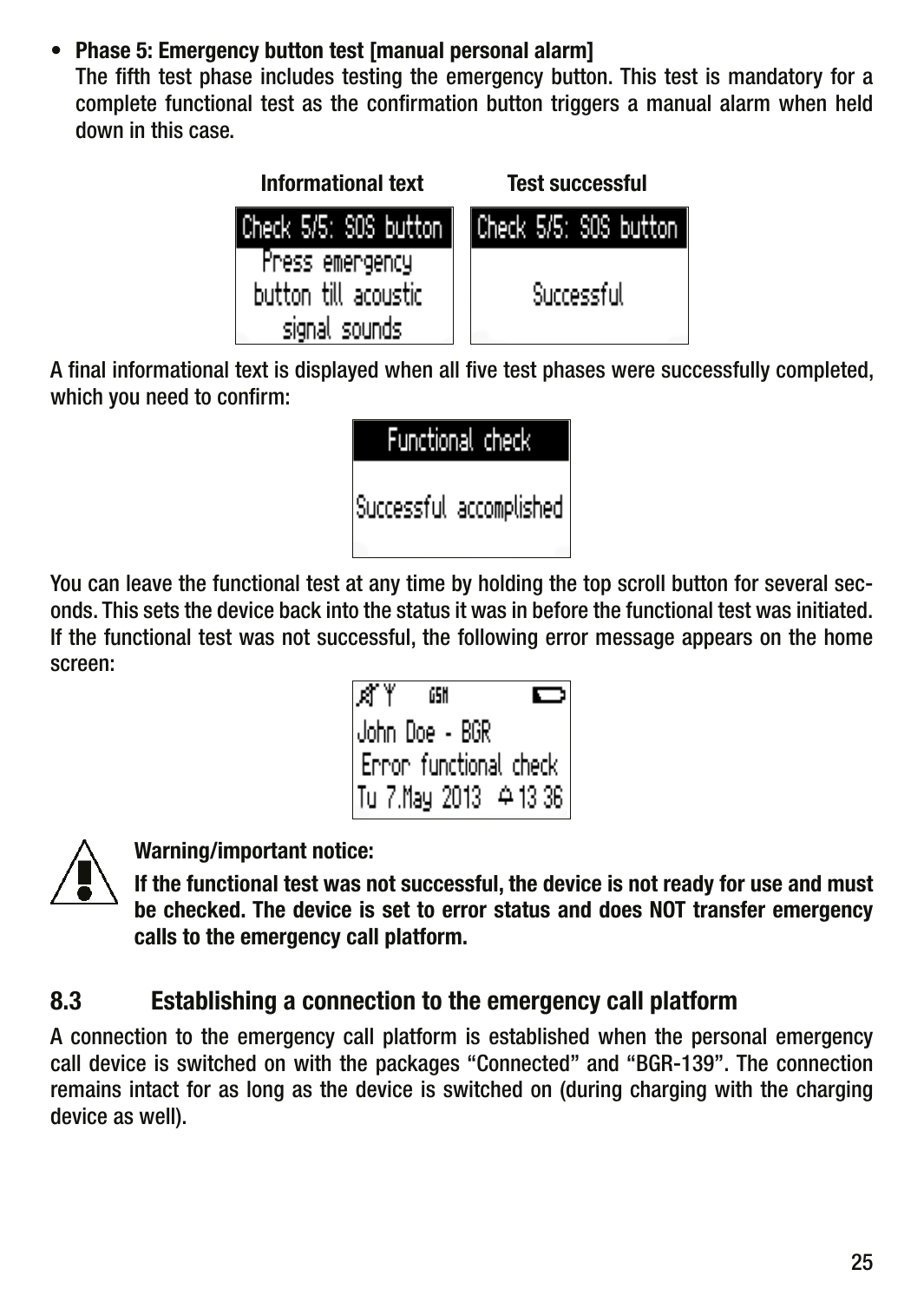The following image shows the attempt of SWISSPHONE TRIO to establish a connection to the emergency call platform:

> a‴Y∆am John Doe - BGR<br>Link connection... Tu 7. May 2013  $\rightarrow$  13:03

A connection is established in just a few seconds when a GSM connection is available (depending on the GSM coverage of the GSM provider). For this reason, the connection should be established prior to concluding or during the functional test.

If this connection is not successful, one of two error messages is displayed:

• "GSM configuration error"

 In this case the basic parameters of the GSM connection may have been configured wrongly or not at all. Contact your administrator to remedy the error. If this error occurs, a short signal alarm sounds every 20 seconds and this error message is displayed:

| GSM configuration |  |  |
|-------------------|--|--|
| error             |  |  |

• "Connection error"

 The GSM availability is usually too low or not available. Move to an area with better GSM availability to successfully establish a connection (thus remedying this error). If this error occurs, a short alarm signal sounds every 20 seconds and the following error message is displayed:

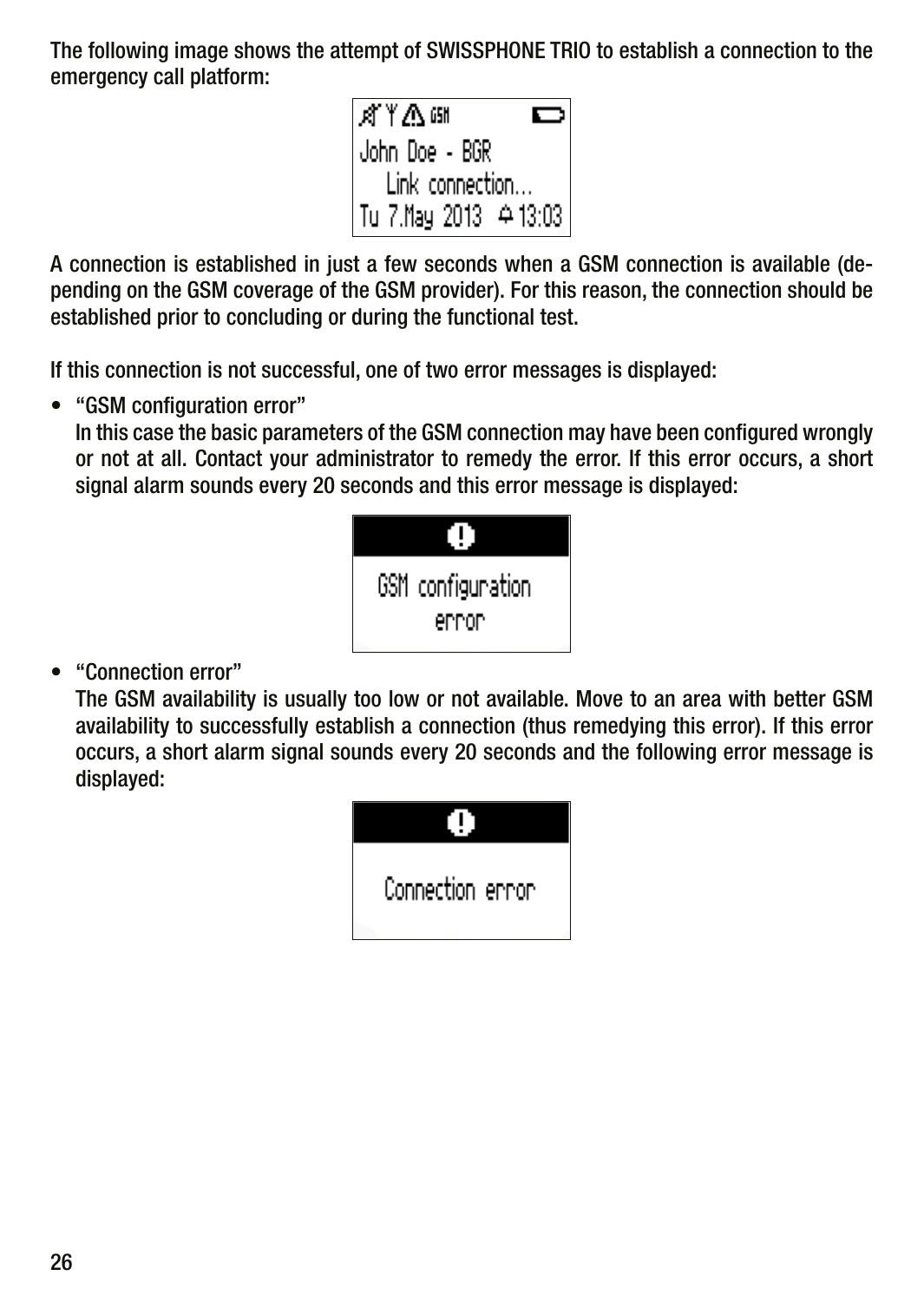#### <span id="page-26-0"></span>8.4 Emergency device in alarm signal system operation

When the connection is properly established and the functional test is successful, the following symbol is displayed on the home screen (with the packages "Connected" and "BGR-139"):

In addition, the third line of the display (info line) shows "Emergency device active" or "BGR-139".

This information is shown on the profile display three hours prior to the next time when a functional test is required:



As an additional reminder, the following pop-up is displayed one hour prior to the next required functional test:



#### 8.5 Unexpected failure in the connection to the emergency call platform

A basic requirement for emergency call system operation is a permanent connection to the emergency call platform. This connection may fail unexpectedly if there is no (or insufficient) GSM availability, for example in garages, basements, mines, shafts, etc.

When the connection is terminated the personal emergency call device is no longer ready for use. This is indicated by an acoustic and visual signal on the personal emergency call device. An acoustic signal sounds continuously every 20 seconds. And the visual prompt "Personal emergency call device active" or "BGR-139" is replaced by the informational text "Connection error". In addition, the following symbol is displayed on the home screen **AN**. The emergency call platform regularly tests this interrupted connection to the personal emergency call device and the status is displayed there.

|                  | л<br>MP 651          |
|------------------|----------------------|
|                  | John Doe - BGR       |
| Connection ennon | Connection lost      |
|                  | We 8.May 2013 408 53 |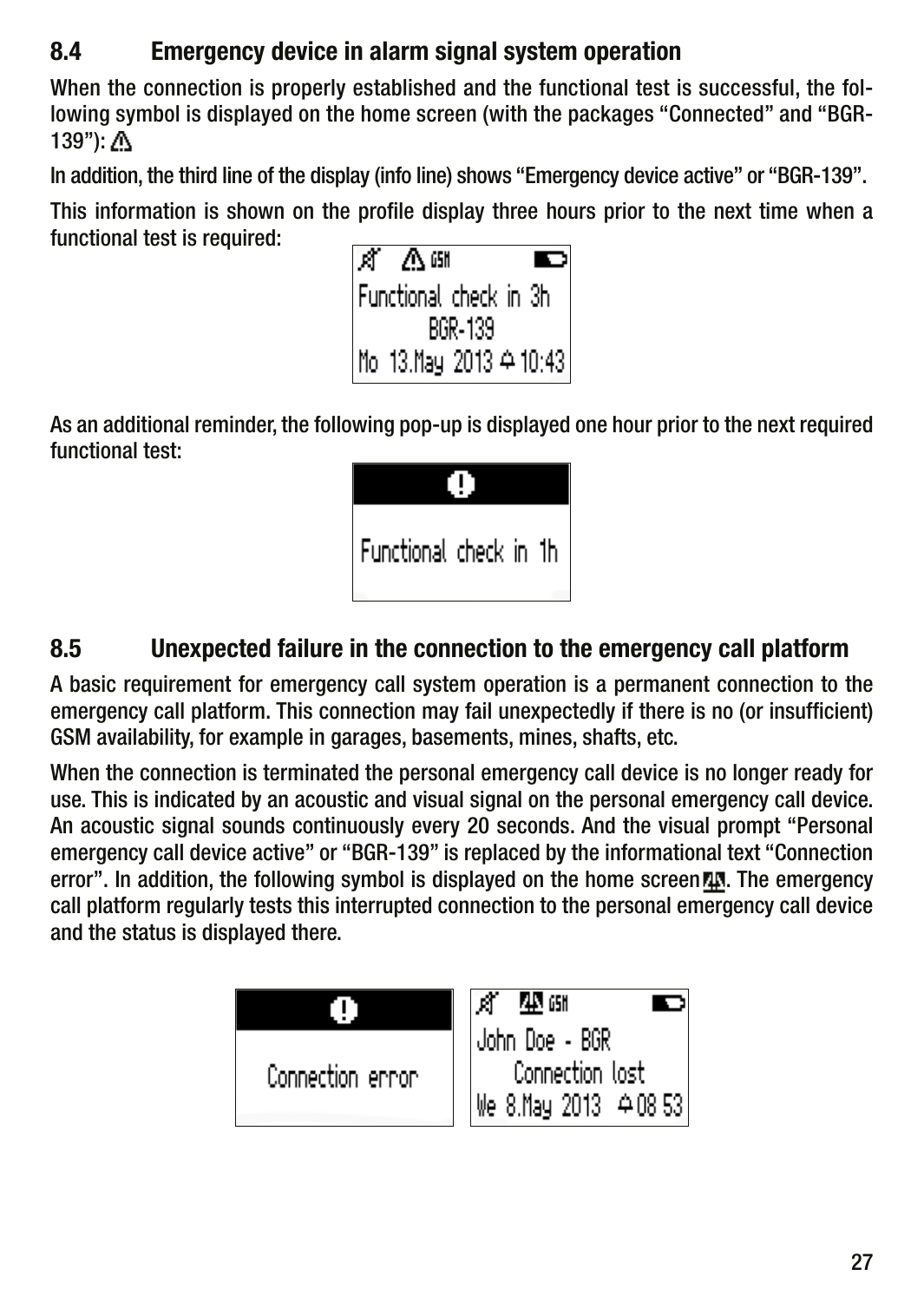### <span id="page-27-0"></span>9. Emergency call functions

#### 9.1 Manual personal alarm (trigger emergency signal manually)

An emergency signal to the emergency call platform is sent by holding the confirmation button. The time from pushing the confirmation button to the placing of the emergency call by the personal emergency call device is called pre-alarm. The pre-alarm is a preventive measure to avoid false alarms and visually and acoustically informs the device user that an emergency call will be triggered shortly. The duration of the pre-alarm can be configured individually for every emergency call function.

To trigger the emergency call, the confirmation button must be held during the pre-alarm until the time display is counted down to "0". Otherwise the emergency call is aborted. If the emergency call is triggered, the notification "Emergency call initiated" is shown on the display. The emergency signal is sent within a few seconds due to the existing data link with the packages "Connected" and "BGR-139". With the packages "Basic" and "Protected" a transfer lasts between 20 and 40 seconds. After complete transfer the display shows "Emergency call initiated".



Application area: for example, if the leg of the device user is jammed by a tree or rock. In this situation, the device user is conscious and able to place an emergency call manually using the emergency button.

#### Information:

 $\blacksquare$  An emergency call can also be placed if the key lock is activated.

If you let go of the confirmation button during the pre-alarm, you abort the emergency call and the display shows "Emergency call aborted".

| Emergency button     |                        |
|----------------------|------------------------|
| Emengency call in 3s | Emengency call abonted |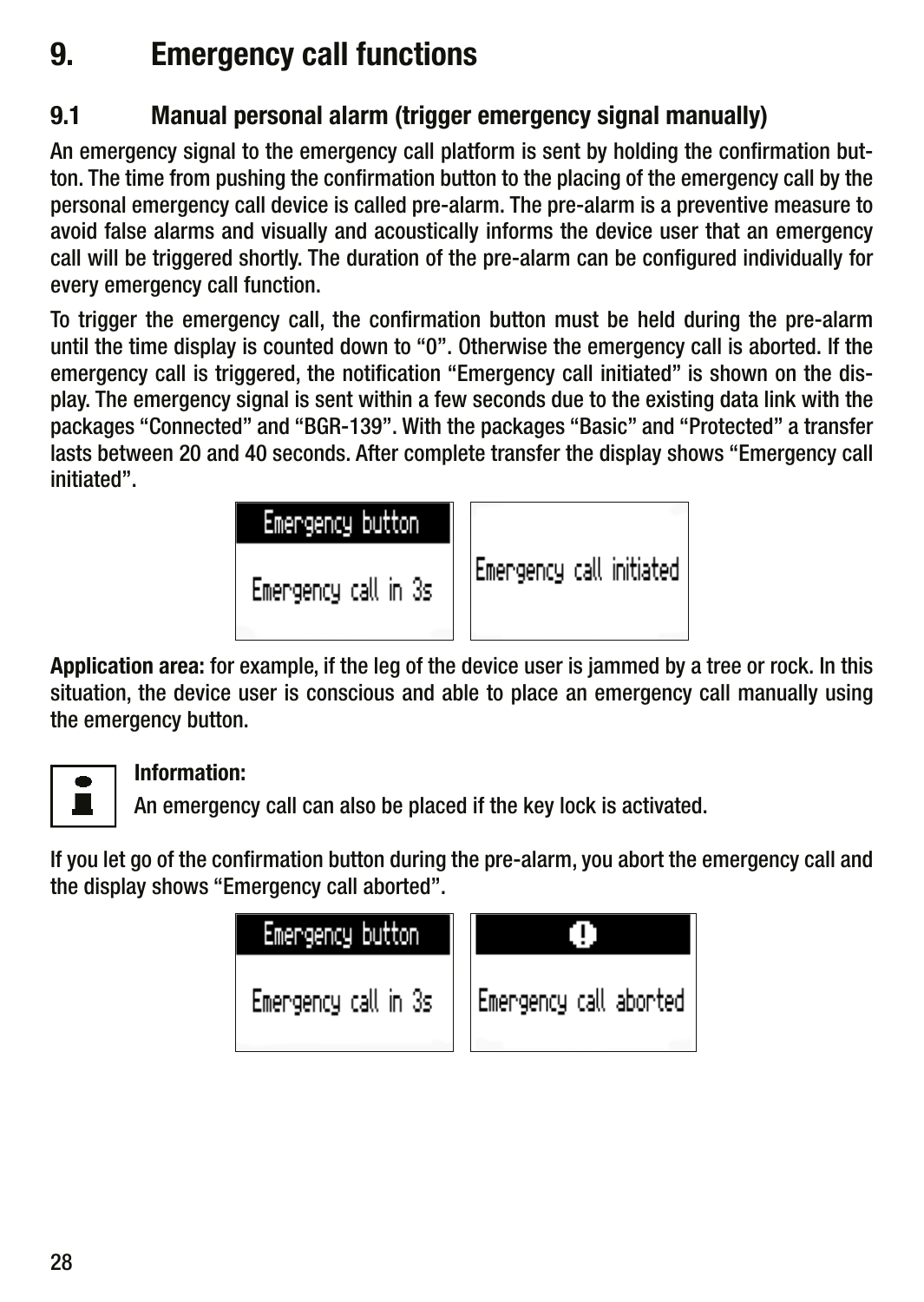#### <span id="page-28-0"></span>9.2 Automatic personal alarms

The automatic emergency call functions are not available in the package "Basic".

#### 9.2.1 Fall detection

The fall detection in the personal emergency call device is based on an integrated acceleration sensor that offers different options to detect position and movement. It uses an algorithm specifically developed by Swissphone. This algorithm consists of three phases:

- Phase 1: Fall detection
- Phase 2: Impact detection
- Phase 3: Immobility detection

A pre-alarm is triggered if the personal emergency call device detects a fall due to these three phases. If the device user is not able to acknowledge this pre-alarm by pressing the confirmation button, an emergency signal to the emergency call platform is automatically sent and the notification "Emergency call initiated" appears on the display. If the confirmation button is pressed during the pre-alarm the emergency signal is aborted. You can abort the emergency call procedure even if key lock is active.



Warning/important notice:

- If the personal emergency call device is intended to be used in work environments with an increased risk of falls, we recommend activating a further automatic device function.
- Fall detection is not adequate in every work environment and for the detection of every fall due to its complex algorithm.

| Man down detected    |                                                             | A″ ∆ 6⊪                                                                                |
|----------------------|-------------------------------------------------------------|----------------------------------------------------------------------------------------|
| Emengency call in 7s | $\left\Vert \mathsf{Energy\_call\_initial}\right\Vert _{1}$ | John Doe - BGR<br>Emergency call sent<br> Tu 7.May 2013 $\left. \Leftrightarrow$ 12.02 |

This function can be activated/deactivated by the device user with the menu item "Fall/man down detection". This menu item is not included in the "BGR-139" package.

Application area: for example, falling off scaffolding or a tree. In this situation, the device user may not be able to place an emergency call manually. With fall detection, an emergency call can be placed without an activity by the person involved in the accident.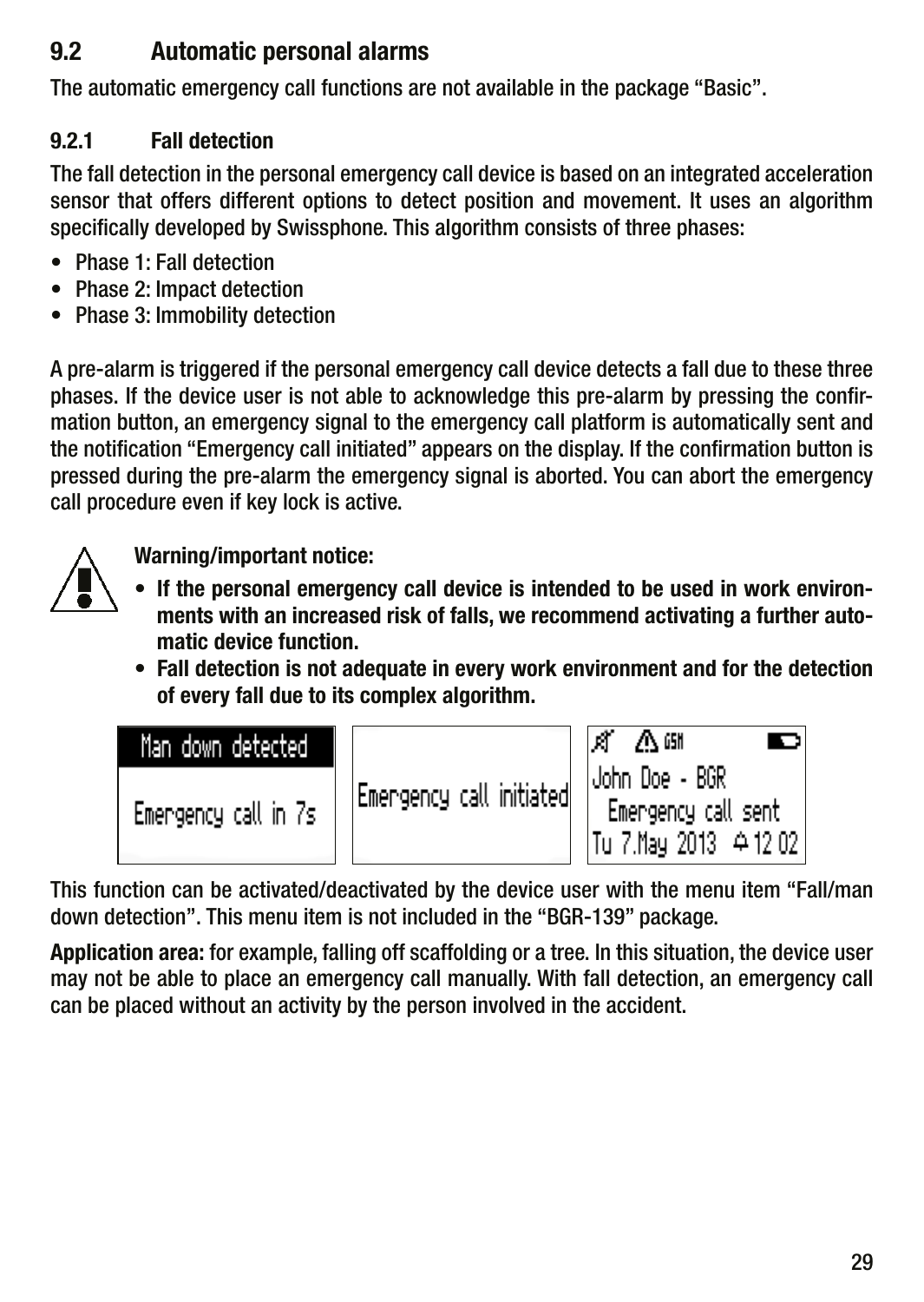#### <span id="page-29-0"></span>9.2.2 Man down detection

Just like the fall detection, the man down detection also uses the integrated acceleration sensor that offers different options to detect position and movement. For example, it can determine by the position whether a person is standing/walking/sitting (vertical) or lying down (horizontal).

Further mechanisms were included to avoid false alarms as a person lying down is not necessarily in an emergency situation.

The pre-alarm is only triggered if the employee remains in a reclined position for a defined period of time. Thus, the following criteria must be fulfilled at the same time:

- Inclination angle of the personal emergency call device (employee is in a reclined position, for example)
- Immobility (employee hardly moves at all with the personal emergency call device)
- Time period of approx. 30 seconds (user defined) where both points stated above are fulfilled at the same time

If the employee is not able to acknowledge this pre-alarm by pressing the confirmation button, an emergency call is automatically sent to the emergency call platform, and the notification "Emergency call initiated" is shown on the display. If the confirmation button is pressed during the pre-alarm, the emergency signal is not transferred to the emergency call platform. You can abort the emergency call procedure even if key lock is active.

The personal emergency call device can be individually configured for special requirements that deviate from the standard settings. Please contact your responsible support agent.

| Man down detected.   |                            |
|----------------------|----------------------------|
| Emengency call in 7s | [Emergency call initiated] |

This function can be activated/deactivated by the device user with the menu item "Fall / man down detection". This function is always active and cannot be deactivated via the menu in the "BGR-139" package.



#### Warning/important notice:

 If a reclined position is consciously assumed over a longer period of time for repair work, for example, we recommend activating a further automatic function (see chapter 9.2.3 "Autonom-Lifecheck" or chapter 9.2.4 "Remote-Lifecheck").

Application area: for example, the device user collapses on the floor due to circulatory system problems. The man down detection is activated automatically due to these criteria and an emergency call is placed.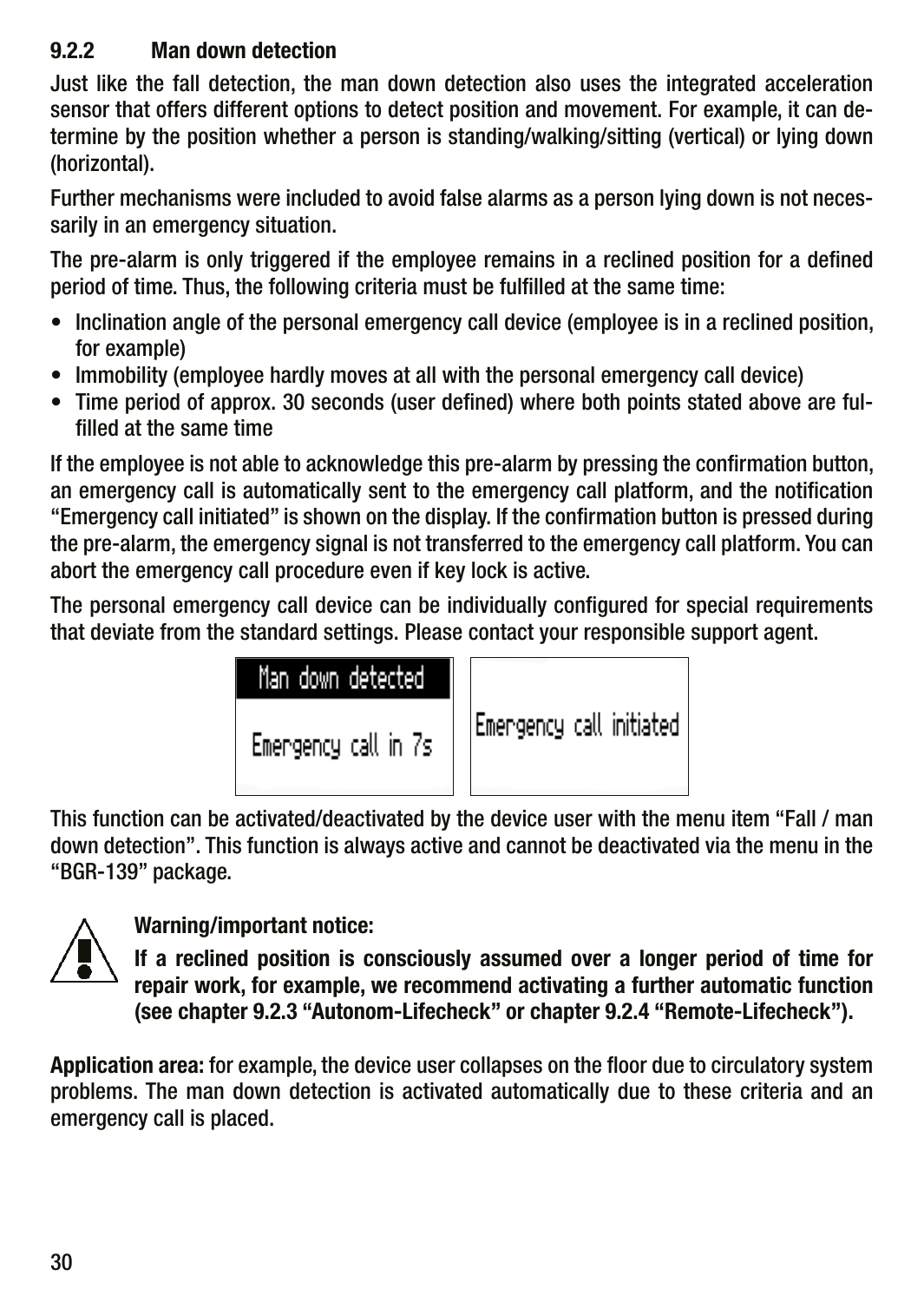#### <span id="page-30-0"></span>9.2.3 Autonom-Lifecheck

The emergency call function "Autonom-Lifecheck" is a regular time alarm function on the personal emergency call device. This enables a person working alone to select a time interval of 30 minutes, for example, in the menu under item "Start Lifecheck" in the personal emergency call device. The remaining time is continually displayed and updated on the home screen. The employee is now able to continue his work. When the end of the time interval elapses, the employee will be acoustically and visually prompted to acknowledge an initiated pre-alarm. If he acknowledges this pre-alarm, the time interval is reset (until the Autonom-Lifecheck is disabled in the menu). If the device user is not able to acknowledge the pre-alarm on time (due to an accident), an emergency signal is sent automatically to the emergency call platform after the pre-alarm time elapses.

SWISSPHONE TRIO enables the device user to select between different time intervals depending on the specific activity and/or work environment. These different time intervals are preset in the Lifecheck profiles and can be selected upon starting the Lifecheck. A profile includes the following data:

- Name of the profile
- Time interval
- Type of Lifecheck
- Reminder (for Remote-Lifecheck only)

The values must be predefined and configured using the software. They cannot be directly configured on the SWISSPHONE TRIO.

In addition, you have the option of starting the Autonom-Lifecheck again with the item "Restart Lifecheck" in the menu. The time interval is reset in the process.

| lStart Lifecheck. | lStart Lifecheck.  | ď<br>八郎                       |
|-------------------|--------------------|-------------------------------|
| IAutonom 10 Min.  |                    | $00:30$ I<br> Autonom 30 Min. |
| Autonom 30 Min.   | Lifecheck starting | Device active                 |
| Autonom 60 Min.   |                    | Tu 7.May 2013 ⊕14 01          |

Application area: for example, workers working alone (at night) in a control centre. For example, only this emergency call function could transmit an automatic emergency call after the time interval elapses in case of a heart attack where the device user does not fall to the ground (otherwise man down detection).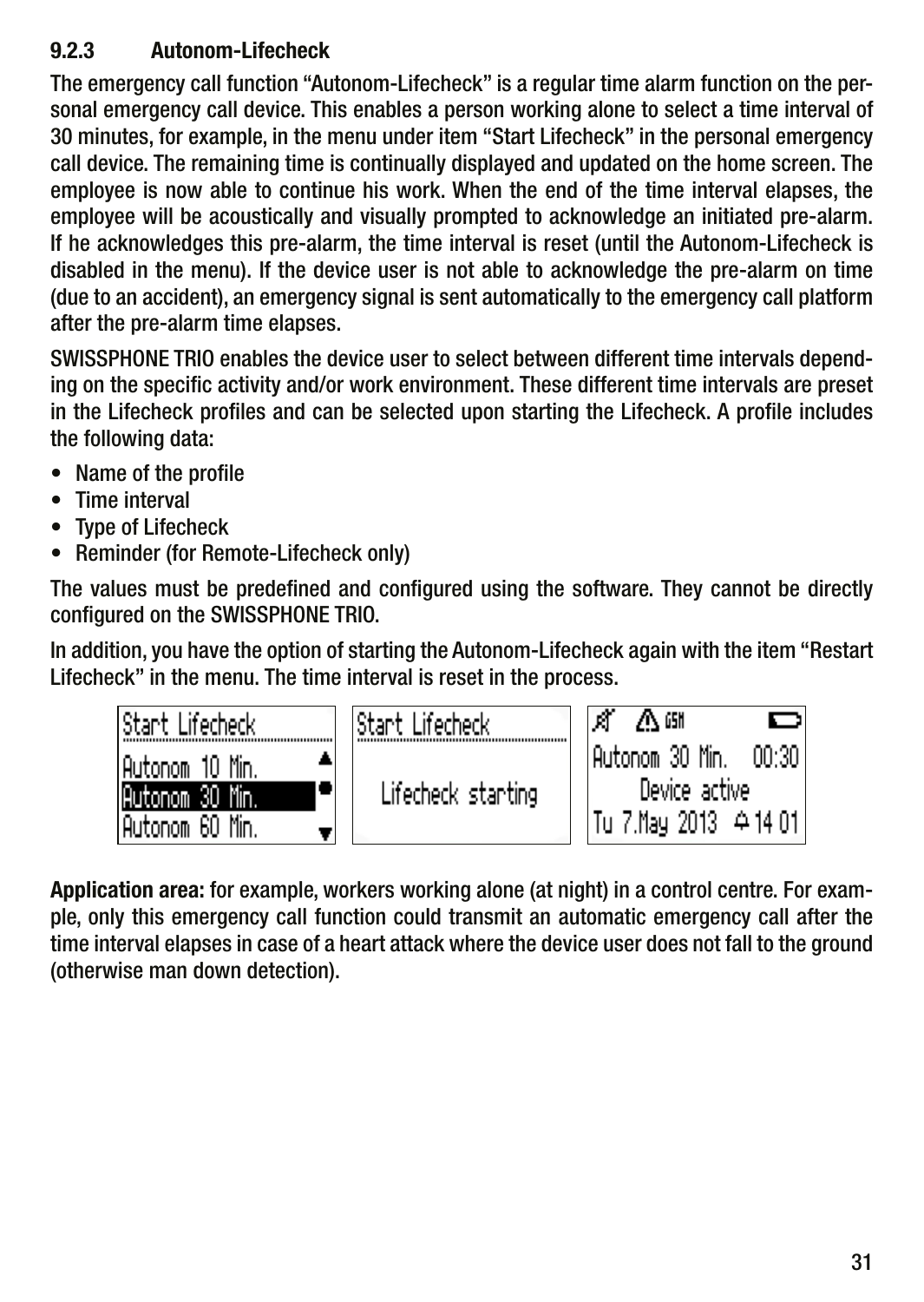#### <span id="page-31-0"></span>9.2.4 Remote-Lifecheck

We recommend using the Remote-Lifecheck function if your workplace is at a location with poor or no GSM coverage. Monitoring for this lifecheck is performed in the emergency call platform in parallel to that in the SWISSPHONE TRIO. This procedure ensures that help is sent to a person in need, even if he is located in an area without GSM coverage.

A time interval is selected, just as with the Autonom-Lifecheck, under the menu item "Start Lifecheck" depending on the pending activity. When the time interval on the personal emergency call device starts, a signal is sent by GSM to the emergency call platform, which also stores the time interval. Now, you can begin working in areas with no or low GSM coverage due to the dual security function (on the personal emergency call device and in the emergency call platform).

The personal emergency call device will first try to place an emergency call to the emergency call platform if the pre-alarm displayed is not acknowledged after the time interval elapses. And if no alarm signal can be sent to the emergency call platform, the emergency call platform will trigger an alarm independently from the personal emergency call device.

A reminder function with defined timeframe gives the device user a visual and acoustic signal that the Remote-Lifecheck time interval has nearly elapsed. The device user now has the option to enter an area in which he is able to receive a GSM signal to extend the lifecheck ("Restart Lifecheck") or to terminate it ("Stop Lifecheck").

SWISSPHONE TRIO enables the device user to select between different time intervals depending on the specific activity and/or work environment. These different time intervals are preset in the Lifecheck profiles and can be selected upon starting the Lifecheck. A profile includes the following data:

- Name of the profile
- Time interval
- Type of Lifecheck
- Reminder (for Remote-Lifecheck only)

The values must be predefined and configured using the software. They cannot be directly configured on the SWISSPHONE TRIO.



#### Warning/important notice:

The user must be in an area with sufficient GSM coverage in order to start, stop or extend the Remote-Lifecheck.

| Start Lifecheck | lStart Li |
|-----------------|-----------|
| lRemote 10 Min. |           |
| Remote 30 Min.  | Lifed     |
| Remote 60 Min.  |           |

∧⋒ te 30 Min. 00:30 Device active Tu 7.May 2013  $\oplus$  14:06

Application area: for example, short-term work in a shaft without GSM coverage.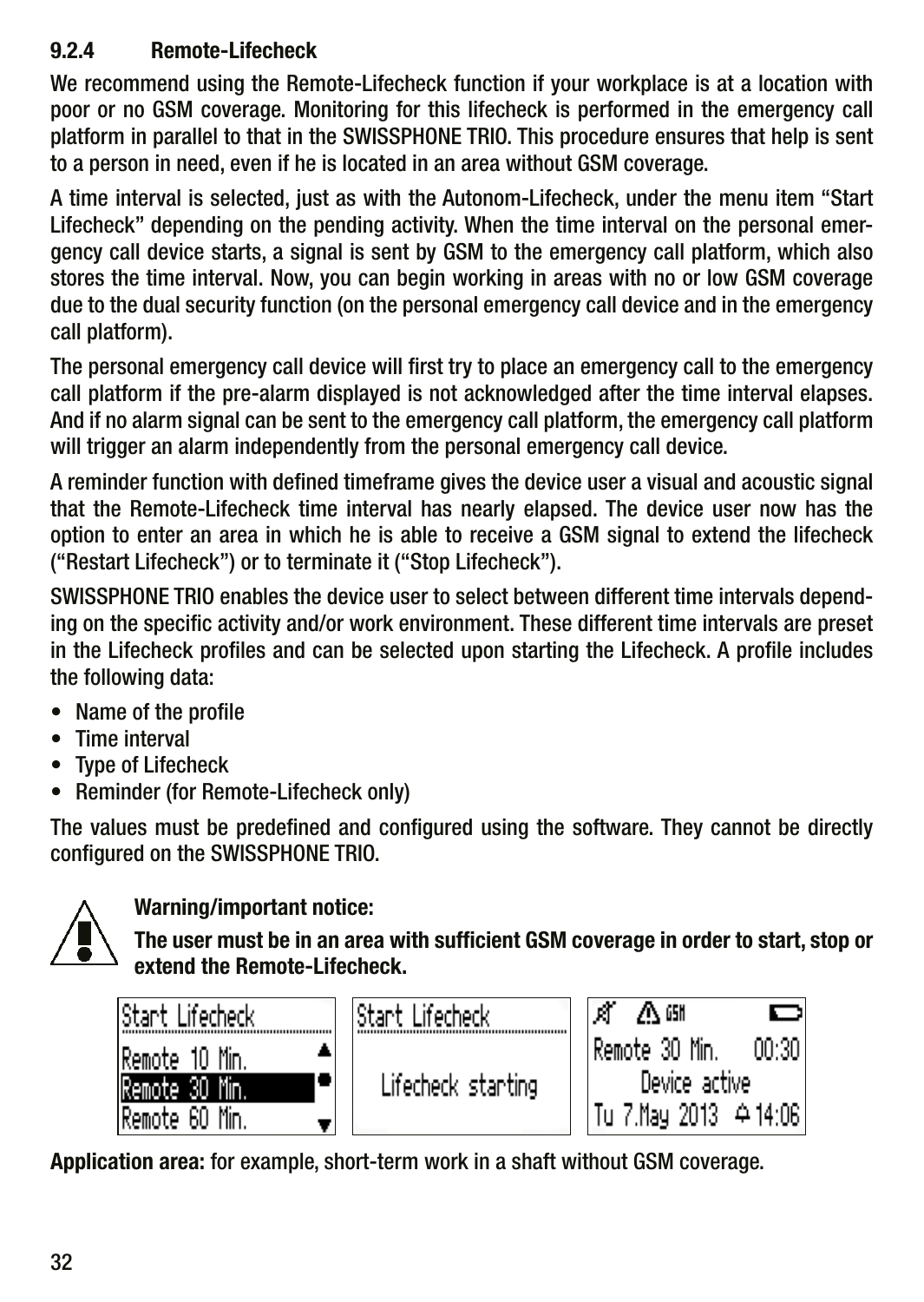## <span id="page-32-0"></span>10. Positioning

#### 10.1 Siren

The SWISSPHONE TRIO has a siren as an additional safety feature. It is used as a method for positioning, as well as an additional acoustic emergency call.

It is activated directly after triggering an emergency call to draw the attention of people in the direct vicinity of the person involved in an accident. Persons called this way can bridge the time until professional help arrives. These "first responders" can also provide first aid to the person involved in the accident with whatever medical means are available. The siren can be disabled by pressing the Enter button and selecting the menu item "Yes".



#### 10.2 Outdoor positioning (GPS and A-GPS)

In addition to a personal emergency call, positioning data can also be sent to the emergency call centre using the GPS module integrated into the SWISSPHONE TRIO. Ask the responsible officer at your company for more information on the configuration of your SWISSPHONE TRIO. If necessary, positioning can be disabled in the menu "Settings/GPS" (in case of an emergency call, the GPS receive module is automatically activated).

#### Warning/important notice:

We recommend leaving this function activated at all times.

The GPS module is only activated periodically to achieve the longest possible operating duration. If the additionally integrated motion sensor does not detect any movement, the GPS module is not activated. Thus, movement must take place (change of position) so that the GPS module updates the positioning data.

#### a) Positioning duration without A-GPS

If the device does not receive valid satellite data for a longer period of time (longer than three hours), the time to calculate the position (positioning via GPS) may take between two and five minutes (Time-to-first-Fix, TTFF). This is a positioning with warm start. After a successful warm start positioning, the GPS module changes into hot start mode. The following positioning functions require only a few seconds.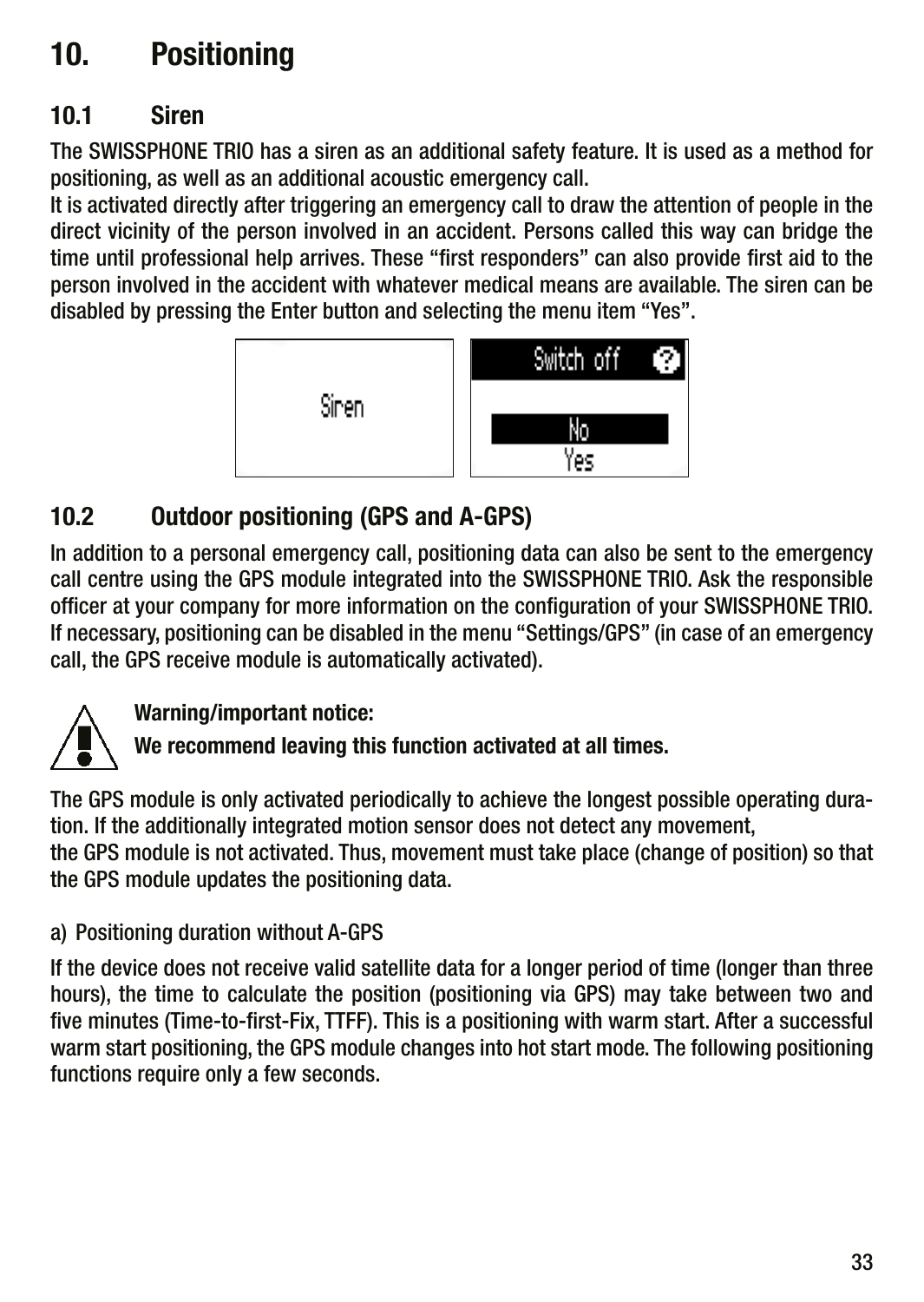#### <span id="page-33-0"></span>b) Positioning duration with A-GPS support

If the function A-GPS ("assisted GPS") is activated, the GPS module is additionally supplied with the current assistance data of the satellites. SWISSPHONE TRIO receives this assistance data via a GSM data link with a A-GPS server or distributed via different POCSAG messages via the paging network.

If the A-GPS function is activated, the warm start phase is skipped and a hot start positioning is started right away (time for calculating the position is a few seconds). An existing GSM data link (GPRS) is needed for this option. There is also the option of receiving this data via the paging network. Swissphone and its partners are looking forward to offering you competent consulting services.

#### Signal sensitivity:

A strong GPS signal is required for warm start than for hot start.



Warning/important notice:

If the direct visual contact to the sky is covered, for example, by a hand or pressed against a human body, the GPS receive signal is greatly suppressed. Physical circumstances (for example, glass walls, between buildings, in valleys, etc.) reflections may lead to falsified positioning information.

#### 10.3 In-house positioning (position transmitter)

Outdoor positioning is covered very well by using GPS. The GPS signal may be too weak, or entirely absent, on a companys premises and in particular within buildings. To guarantee positioning in these cases, SWISSPHONE TRIO is able to receive position information from a position transmitter (SWISSPHONE IBT10/IBT20/IBT25). This position transmitter is a unique ID number that sends data from the position transmitter within a predefined radius (depending on the local circumstances) on a regular basis. If SWISSPHONE TRIO receives position information, it is sent to the emergency call platform as positioning information in case of emergency.

If SWISSPHONE TRIO is located in the receiving range of a position transmitter, it is displayed with the in-house symbol fattand GPS positioning is disabled. If the SWISSPHONE TRIO leaves the receive range of the position transmitter, the in-house symbol disappears (according to standard configuration) after 20 seconds, and the SWISSPHONE TRIO automatically changes to GPS positioning mode. As an in-house position transmitter sends in intervals of a few seconds, the SWISSPHONE TRIO remains within the range of the position transmitter in in-house mode.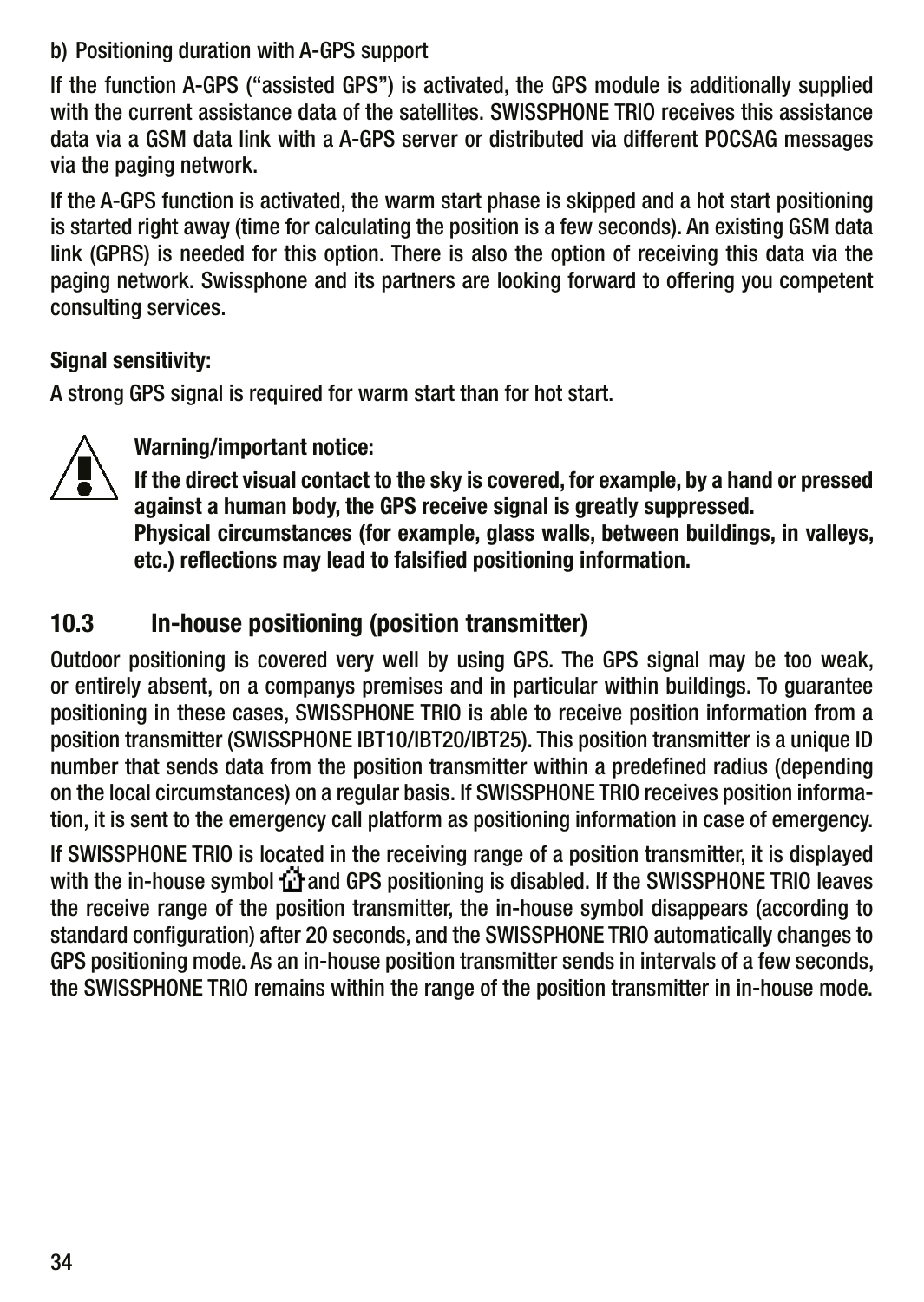### <span id="page-34-0"></span>11. Emergency status "Emergency call initiated"

When a manual or automatic personal alarm is triggered, the personal emergency call device automatically changes from "Operating status" to "Emergency call status".

In "Emergency call status" the personal emergency call device remains permanently connected to the emergency call platform via GPRS (independent from the software package). This enables the emergency call platform user to use a range of options for emergency call processing.

There are different options for bringing the device back to (common) "Operating status":

- Activate the personal emergency call device menu item "Activate device"
	- ➔ This function is not available for the "BGR-139" package
- Returning the personal emergency call device to the charging device
- Resetting the personal emergency call device through the emergency call platform
	- $\rightarrow$  This function is available if the personal emergency call device is connected to the emergency call platform via GSM data channel or is able to receive the resetting command via text message.



Warning/important notice:

The personal emergency call device status cannot be changed by interrupting the power supply (battery too low or battery removed from the personal emergency call device). If a personal emergency call device is in "Emergency status", this device will also be in "Emergency status" after replacing the battery.

#### 11.1 Initial call and follow-up calls

An emergency call sent to the emergency call platform is called an initial call. All subsequent information/transfers to this emergency call are called follow-up calls.

The most important function of the initial call is that the information concerning an emergency situation is sent to the emergency call platform as fast as possible. All additional information such as the exact position have secondary priority at this point, and thus, the position information is not updated directly prior to the initial call.

Once the SWISSPHONE TRIO has sent the initial call to the emergency call platform, subsequent positioning is started. The GPS module is activated (even if it was disabled by configuration) in order to receive outdoor positions. At the same time, in-house positioning is attempted and saved, if found.

Once the GPS coordinates have been found, however after five minutes at the latest, subsequent positioning is transferred to the emergency call platform by a follow-up call and displayed there.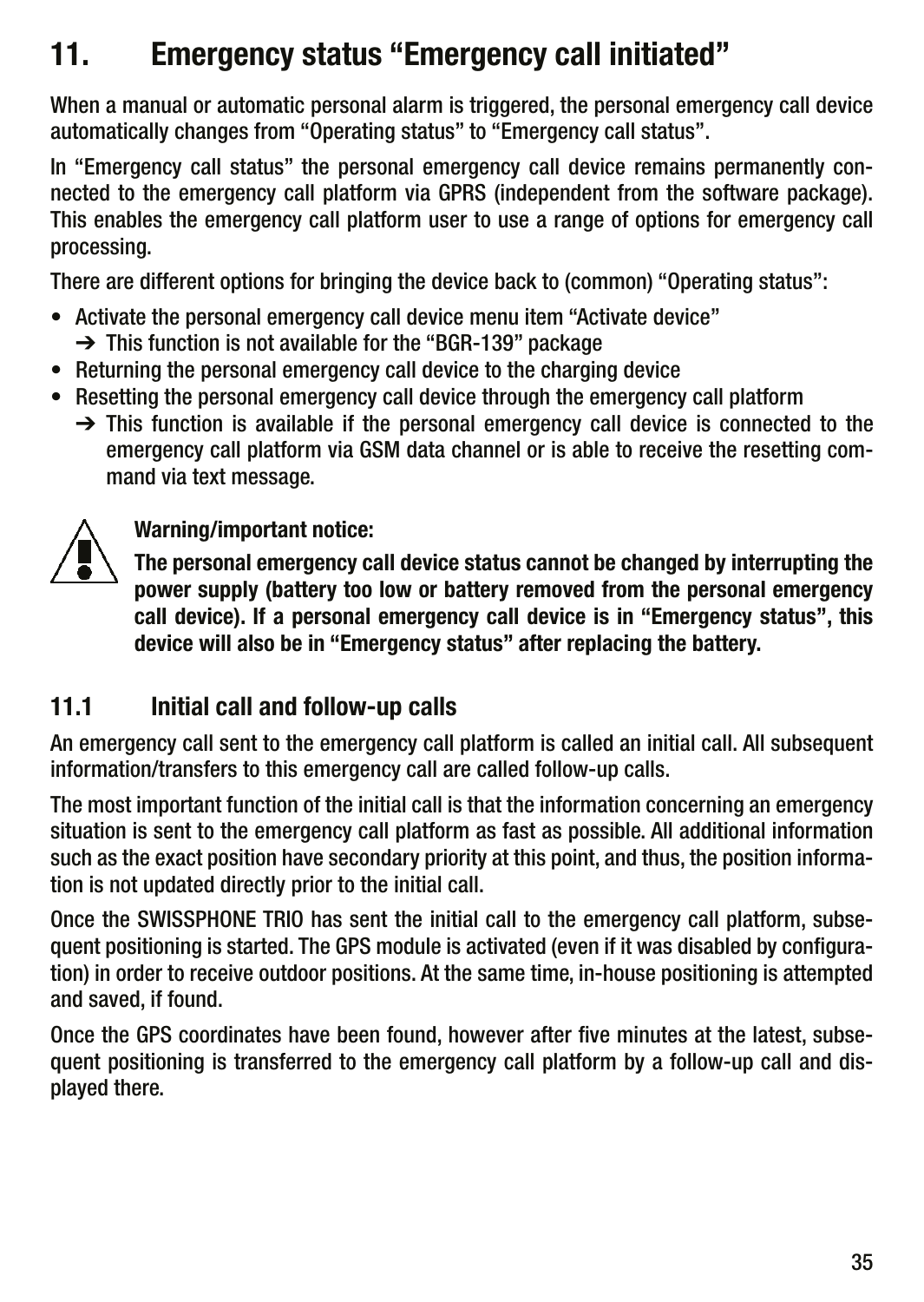#### <span id="page-35-0"></span>11.2 Continuous subsequent positioning

Continuous subsequent positioning is activated in the Swissphone standard configuration. When the initial and first follow-up calls are sent to the emergency call platform, position information is continuously searched for and sent to the emergency call platform in regular intervals. Thus, help can be always be directed to the current position of the person involved in an accident, as he may have moved (or been moved).

#### 11.3 Emergency call confirmation via emergency call platform to the personal emergency call device

An emergency call is only displayed in the emergency call platform if all necessary criteria are met. Among other things, this includes that the personal emergency call device and the person are marked as "active" in the emergency call platform.

Every personal emergency call device receives a confirmation message by the emergency call platform after transmission of the emergency call. It includes the information of whether the emergency call was accepted and is being processed, as well as a unique ID that was assigned to this emergency call for allocation.

#### Emergency dispatching Device is not registered

Emengency dispatching successfully initiated. -D: 259602



### 11.4 Unavailable functions in "Emergency status"

- Emergency call test
- Functional test
- Send another emergency call
- Start Autonom-Lifecheck
- Start Remote-Lifecheck
- Switch off device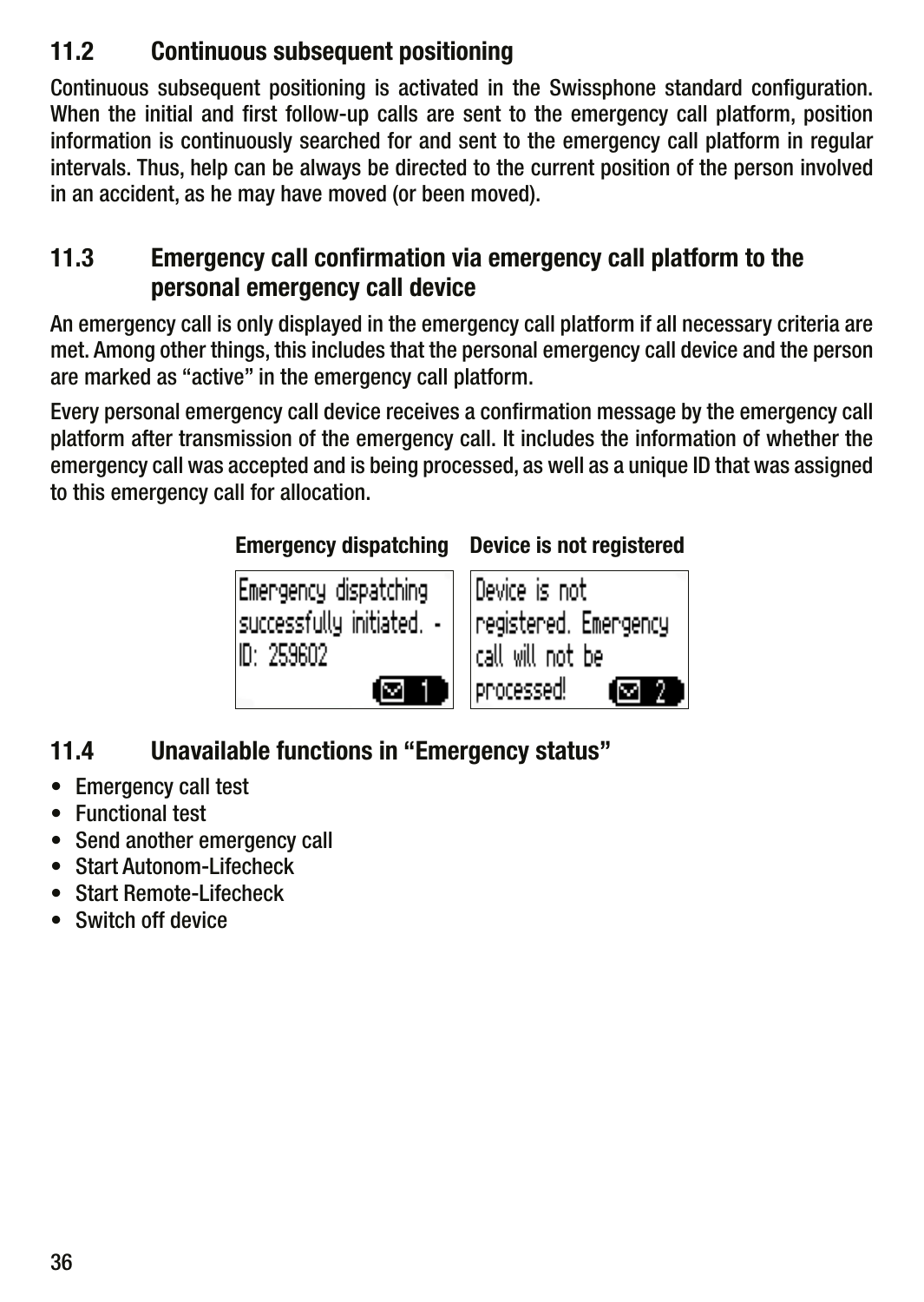### <span id="page-36-0"></span>12. Process messages

### 12.1 Receive and read new messages

When your SWISSPHONE TRIO receives a message, an alarm is sent with sound, vibration and display backlight. The alarm stops if you press the confirmation button "OK". With the confirmation button "OK" or the bottom scroll button you can scroll to the end of the message.



#### 12.2 Send user reply

After reading a message for the first time you can reach the selection menu by pressing the confirmation button a second time. You can enter a user reply for the message there. Select your answer ("On my way" or "Coming in 30 minutes", for example) using the top or bottom scroll buttons and confirm it with the confirmation button. The respective user reply is immediately sent to the connected system and evaluated there with the GSM return channel. If you choose "Abort", no user reply is sent. You will be reminded with the message. After a defined period of time it is no longer possible to send a user reply.



#### Information:

 Requirement for using the message acknowledgement is a connection to a compatible system for correct message dispatch. Swissphone and its partners are looking forward to offering you competent consulting services.

### 12.3 Call reminder

If your device was configured to use a call reminder, you will be reminded of unread messages after the preset time (see chapter 7.2.10.7 "Alerting"). The call reminder is turned off as soon as you have read all messages.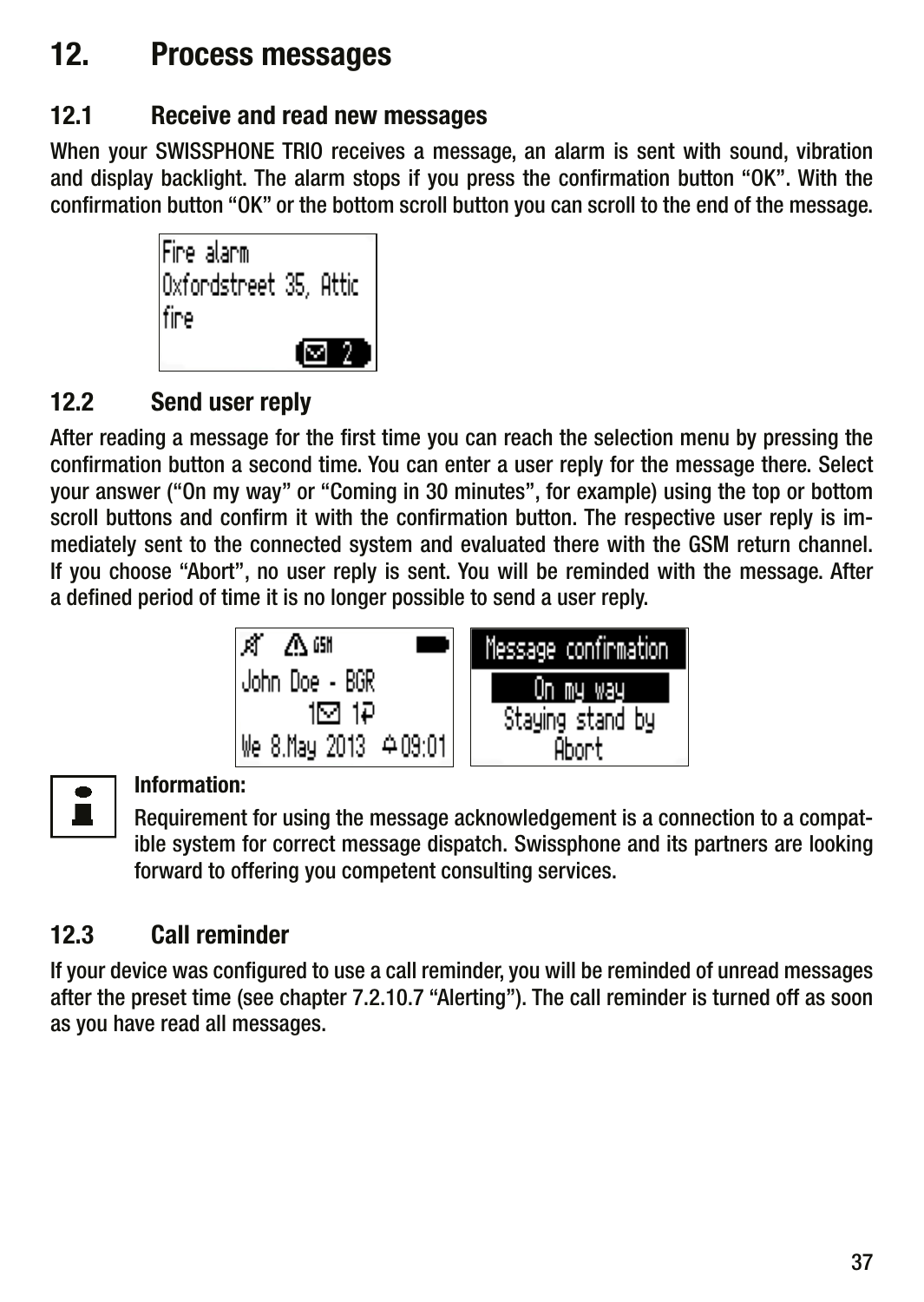#### <span id="page-37-0"></span>12.4 Read last message

The last message can be displayed any time by selecting the menu item "Last/unread messages". The header of the message includes the message time as well as the name of the receive channel or the RIC index. The arrow pointing downwards indicates that more text is available below. Subsequently, the message is available in the respectively configured folder.



## 13. Charging the battery/power supply

SWISSPHONE TRIO is powered by a lithium-polymer battery. Proper functioning and the warranty are only guaranteed when using original Swissphone lithium-polymer batteries. Lithium-polymer batteries have a lifespan of 300 to 500 charging cycles.

You can charge the integrated lithium-polymer battery either with the included wall power supply via the charge socket on the bottom of the casing or with another compatible Swissphone charging device. A complete charging process requires approx. two hours. We recommend charging the battery completely prior to first usage.



Warning/important notice:

- Do not subject the lithium-polymer battery to excessive temperatures.
- Do not open the lithium-polymer battery.
- Do not short circuit the lithium-polymer battery.
- For safety reasons, only use original batteries and original chargers from the Swissphone accessory product range.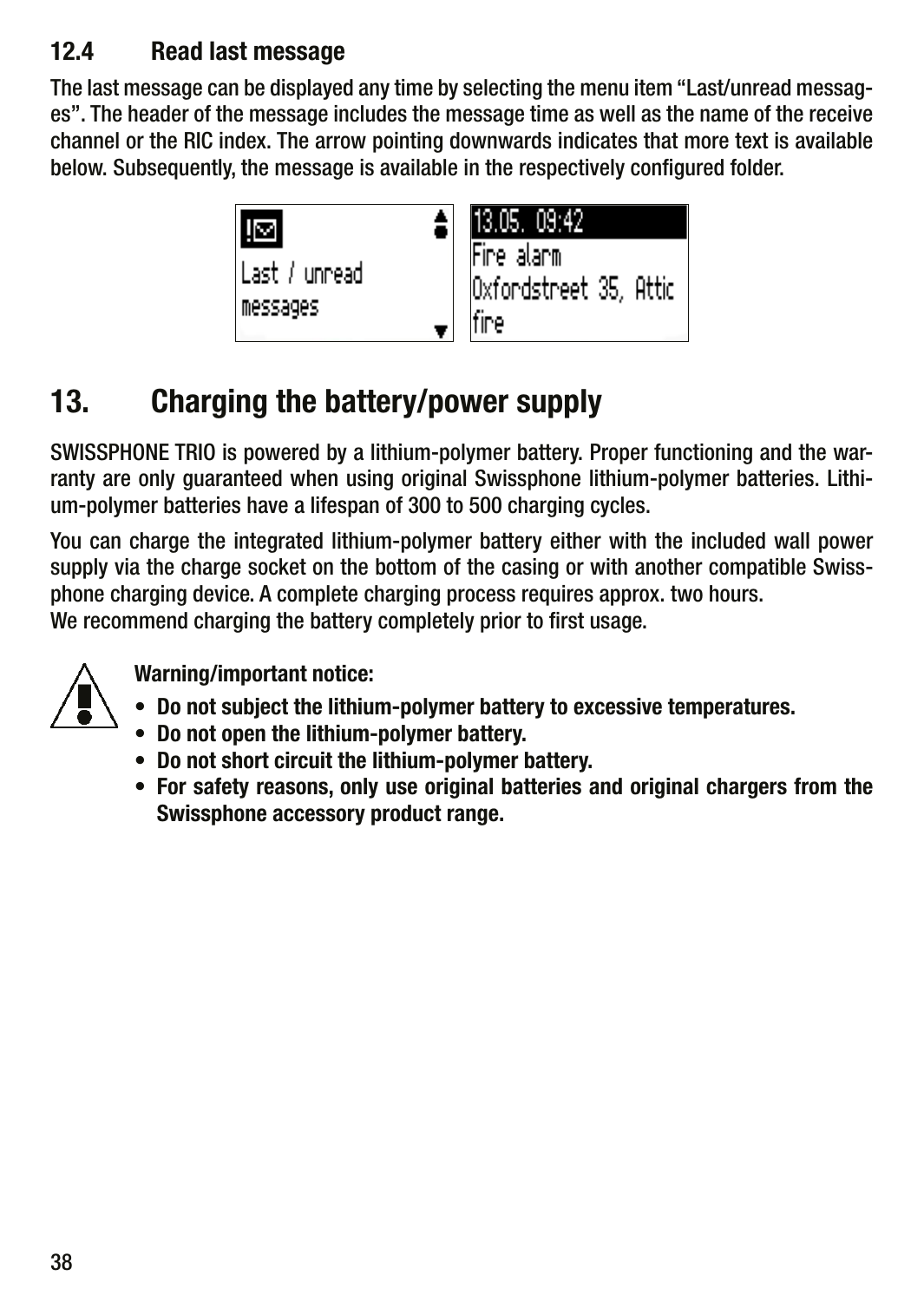### <span id="page-38-0"></span>14. GSM error code table

Certain errors may occur in GSM connections, as already described in previous chapters. Attached you will find an overview table of all possible GSM errors. Please contact your administrator if you are not able to eliminate the errors on your own.

00 - GSM\_RESULT\_UNKNOWN, 01 - GSM\_RESULT\_ERROR\_NOT\_ACTIVE, 02 - GSM\_RESULT\_ERROR\_LOW\_BAT, 03 - GSM\_RESULT\_ERROR\_HW\_TIMEOUT, 04 - GSM\_RESULT\_ERROR\_NO\_SIM, 05 - GSM\_RESULT\_ERROR\_SIM\_LOCKED, 06 - GSM\_RESULT\_ERROR\_NO\_NETWORK, 07 - GSM\_RESULT\_ERROR\_LOGIN\_FAILED, 08 - GSM\_RESULT\_ERROR\_CONNECTION\_REJECTED. 09 - GSM\_RESULT\_GPRS\_LOGIN\_SUCCEEDED, 10 - GSM\_RESULT\_ERROR\_GPRS\_DATA\_TRANSFER\_FAILED, 11 - GSM\_RESULT\_ERROR\_SMS\_DATA\_SEND\_FAILED, 12 - GSM\_RESULT\_ERROR\_WRONG\_PIN, 13 - GSM\_RESULT\_ERROR\_NO\_GSM\_SETTINGS, 14 - GSM\_RESULT\_ERROR\_LOGIN\_GPRS\_FAILED, 15 - GSM\_RESULT\_ERROR\_LOGOUT\_GPRS\_FAILED, 16 - GSM\_RESULT\_ERROR\_LOGIN\_REMOTE\_HOST\_FAILED, 17 - GSM\_RESULT\_ERROR\_LOGIN\_SMS\_FAILED, 18 - GSM\_RESULT\_GPRS\_SENT\_SUCCEEDED, 19 - GSM\_RESULT\_SMS\_SENT\_SUCCEEDED, 20 - GSM\_RESULT\_NO\_GSM\_ERROR, 21 - GSM\_RESULT\_ERROR\_REGISTRATION\_DENIED, 22 - GSM\_RESULT\_ERROR\_CARRIER\_LOST, 23 - GSM\_RESULT\_ERROR\_SOCKET\_INTERRUPTED, 24 - GSM\_RESULT\_SMS\_READ\_SUCCEEDED, 25 - GSM\_RESULT\_SMS\_READ\_FAILED, 26 - GSM\_RESULT\_REQUEST\_SUCCEEDED